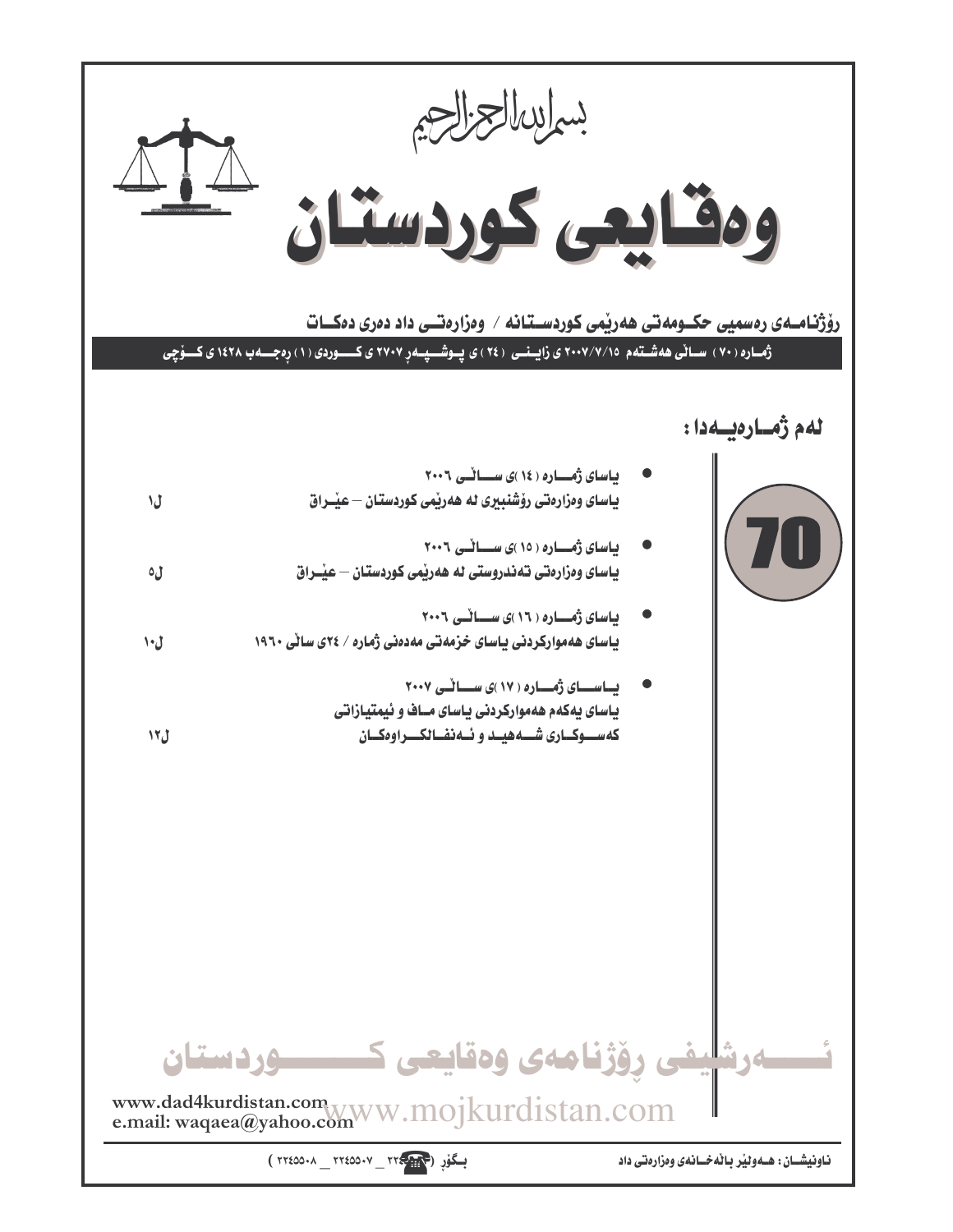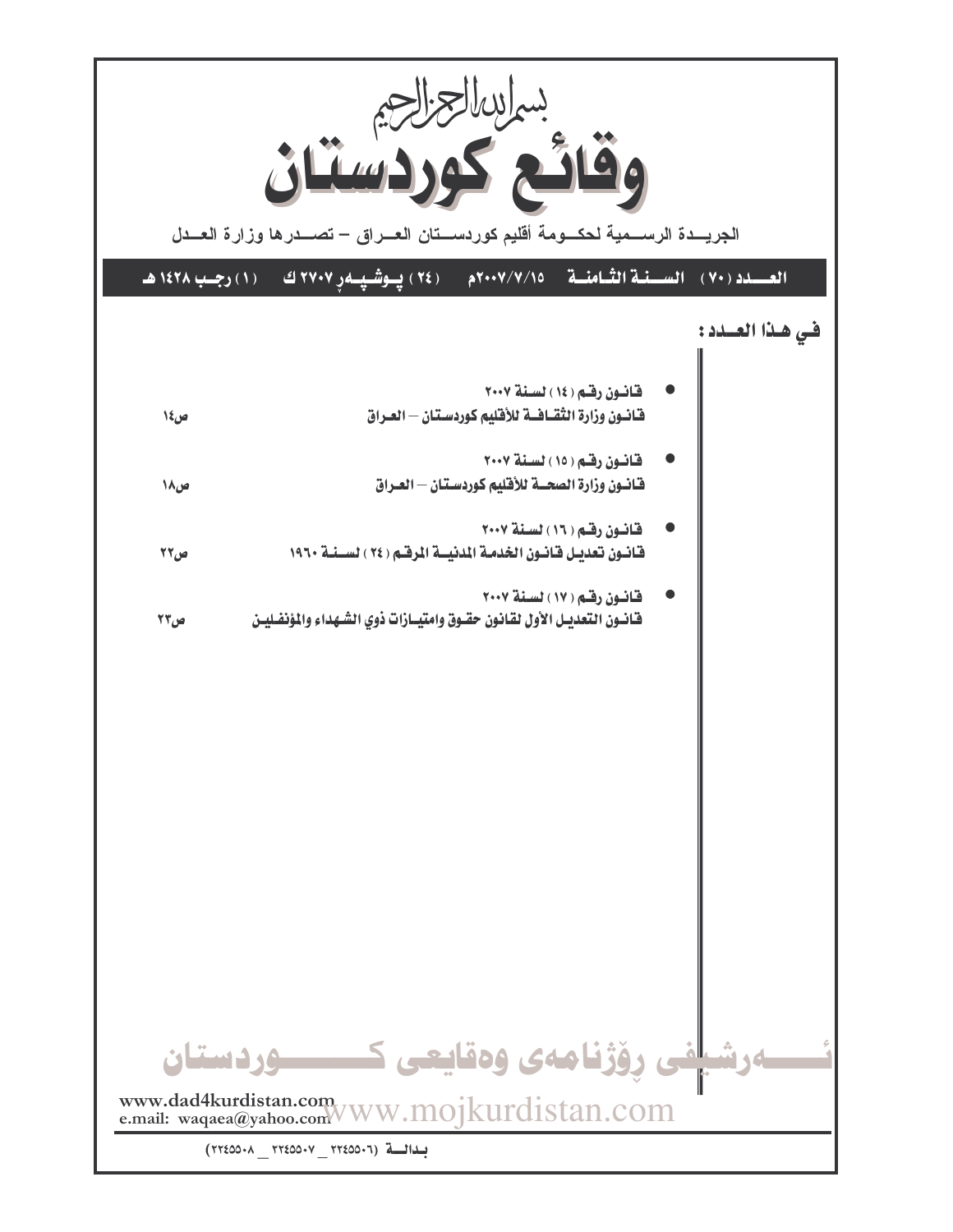به ناوی خوای بهخشندهو میهرهبان هەريمى كوردستانى عيْــراق سـەرۆكايەتى ھەرپـم سەرۆك

به نــاوي گهلــهوه بریسار<br>ژماره ( ۱۹ ) سائے ۲۰۰۷

یاسای وهزارهتی رؤشنبیری نه ههریمی کوردستان ـ عیراق

بــه پێی ئـــهو دهســــهلاْتهى لـــــه بـــرگــــــهى (۱)ى مـاددهى (۱۰)ى (پاســــــاى ســـــهرۆكاپەتى هـــهریمی کوردستان – عیّـــراق)ی ژماره (۱)ی سـالّی ۲۰۰۵ی هــهموارکراو پیّمـان دراوهو، بـه پالیشتی ئەو پاساكارىيەي ئەنجومەنى نېشتمانى كوردسىتان – عێراق كردوپـەتى لـە دانېشتنى ژمـارە (١٩) لـە ۲۰۰۷/٥/۲۸ بربارمانیدا به دورکبردنی:

#### بیاسای ژماره( ١٤ )ی ساٽي / ٢٠٠٧ باسای ومزارهتی رؤشنبیری نه ههریمی کوردستان ــ عیراق

ماددەي بەكەم :

مەبەست لەم زاراوانەي خوارەوە،ماناكانى بەرامبەريانە بۆ مەبەستى ئەم ياسايە: يهکـهم : ههريـّـم : مەريمى کوردستان ـ عيّراق ٠ دوومم : وەزارەت : وەزارەتى رۆشنبىرىي ھەرپە. <u>سيي</u>هم : وەزيـر : وەزيرى رۆشنبىريى ھەريم . چـوارهم : بريکاري وهزارهت : بريکاري وهزارهتي رۆشنبىرى.

ئـامـانــج و ئـەركـەكـانى وەزارەت

ماددەي دووەم:

وەزارەت ئەم ئەركانەي خوارەوەي دەكەوێتە ئەستۆ.

**يەكەم :** پارێزگاریی رەسەنايەتی رۆشنبېریی كوردستانی و كاركردن لـه پێنـاو پەرەپێـدانی بـەجۆرێك که لهگـهاڵ بـهها مرۆڨاپەتپـەکانى کۆمـەڵگای کوردسـتانىو گەشـەپێدانى گيـانى بـه پەکـەوە ژپـان و برايـهتي نێـوان رۆڵـﻪکاني گـﻪلي کوردسـتان بروابـﻪرێوه و پهيوهنـديي رۆشـنـڊبريي لـﻪ نێـوان گـﻪلي کوردستان و گهلانی ناوچهکه و جیهاندا ببهستریّ.

دووهم : پشتگیریی کردنـی بزووتنـهوهى دانـان و وهرگیّـران وبلاوکردنـهوه لـه ههریمـدا و پـشتگیری نووســهر و ئــهديب و شــاعير و هونهرمهنــد و رۆژنامهنووســان لــه رێِگــهى چــاپكردن و ياريــدەدانى بەرھەمەكانيانەوھ.

سِيْيَهُمْ؛ كُرْنِكِيدَانتِكِي بِابِهْتَيْبِانَه بِهِ رَوْشَتَبِبِرِيلِ مُنْدَالانِ لَهِ مَهِمُوْرِ روويحي ئەدەبى وهونەرىيا وە كُ چوارهم : دامهزراندنی کتیبخانهی نیشتیمانیی له ههریمی کوردستان ـ عیراق. **پيننجهم : مانداني لباهردي، ئەدەبىي لولوندلى لولايىتىلى (باھايىتار**، W W W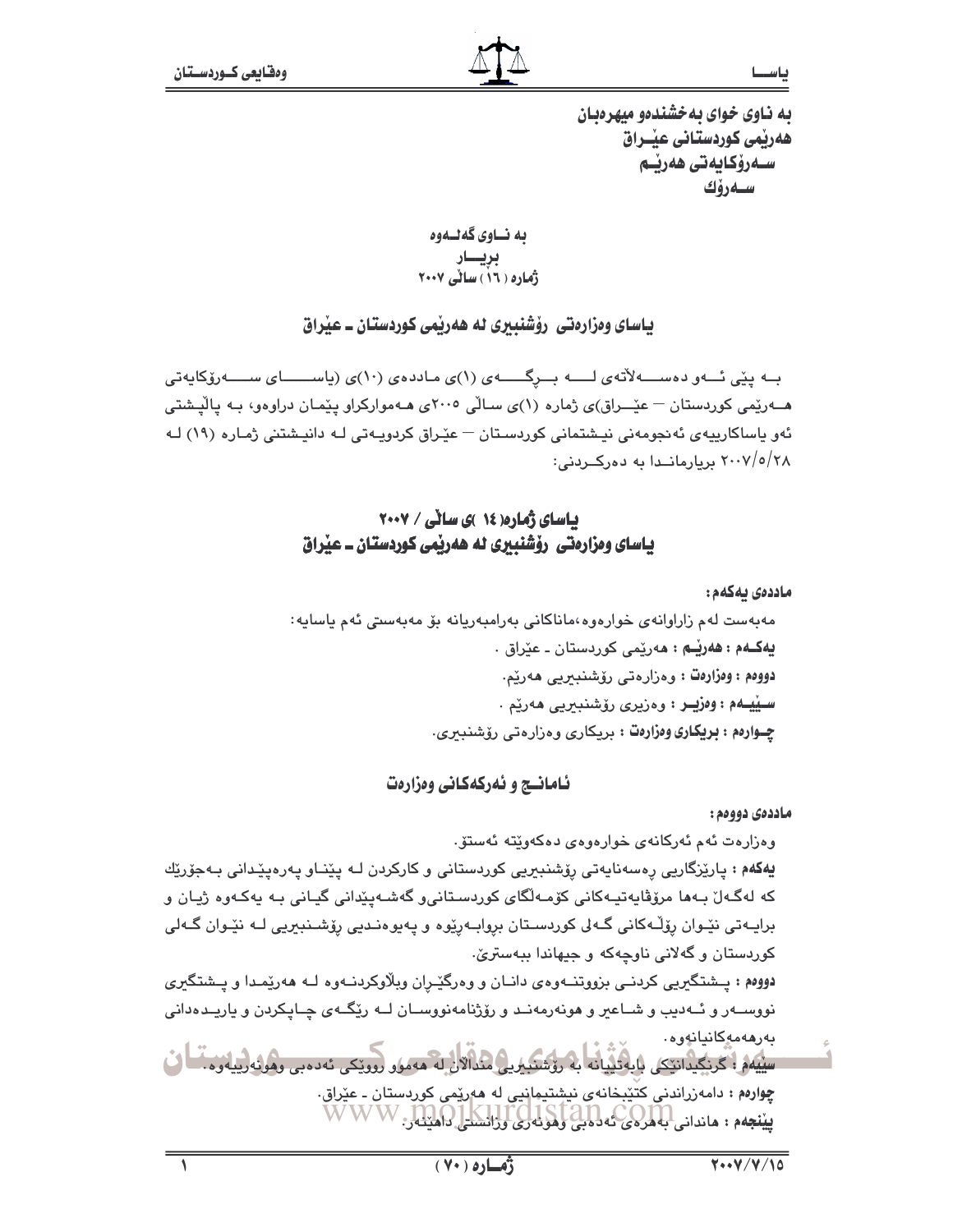**ماددهی سییهم :** وهزارهت لهم یێکهاتانهی خوارهوه یێك *دئ*: **يەكـــەم: وەزيـــر:** ســەرۆكى بــالأى وەزارەتــە و بەرپرســە لــە ئاراســتەكردنى كاروسياســەتەكانى و سەرپەرشىتى و چـاودێرى كردنــى چـالأكيەكانى و، ئــەو بريــار و فــەرمانو رێنماييانــەى لــەبارەى هەرشىتێكى پەيوەنىدىي بەئـەركى وەزارەت و پێكھاتـەكانى لـە ھـﻪموو رووپـەكى ھونـەرى ودارايـى و ئابۇررى رىڭخستنەرە ھەيە لەرھۇر دەرە مچن بىھ لىيى جوكمىەكانى ياسـار بەرپۇمىيىشە لەبەرلەم ئەنجومەنى وەزيران بەر ناوەي كـە ئەندامێكى ھاوكـارە لـەو ئەنجومەنـەدا و بـۆى ھەيـە ھەنـدێك لـە www.mojkurdistan.com

بيكهاتهكاني وهزارهت

توٽنەراپەتپە دېلۆماسىيەكانى عٽراق.

تايبەتييەكان لە يێناو بەرزكردنەوەي ئاستى ھونەرى و رۆشنبىريان.

بیستهم: بلاوکردنهوهی هۆشیاری رۆشنبىرى بۆ سنوردانان له بهکارهێنانى توندوتیژی له کۆمـەلگا دا بە تايبەت دژى ئافرەت، ھەروەھا بايەخدانى تايبەت بە رۆشنبىرى ژنانى بەھرەمەند. **بیست ویهکـهم :** پتـهوکردنی پهیوهنـدی رۆشـنبیری لهگـهڵ نووسـینگهکانی هـهریم لـه بالیورخانـه و

يێشنيازکردنی پرۆژەی ئەو ياسانەی کە يێيەوە يەيوەستن. **هەژەەيەم :** گرنگيدان بە ھونەرى سىينەماي كوردستانى ويەرەپيدانى يىشە سازيەكەي. **نۆزدەيـــەم :** يێــشكەشكردنى يــشتگيرى مــادى و ئــەدەبى بــۆ داھێنـــەرانى خــاوەن يێداويــستييە

**شانزدهیهم :** روواندنی چەمکەکانی دیموکراتیەت و رێزلێنانی مافەکانی مرۆۋ و رۆشىنبىرىي لێبىوردەيى و فەرەپى و خۆشەوپستى نېشتېمان و چەسپاندنى گيانى ئېنتېماي كوردستانى لـە نێوان رۆڵەكانى گەلى كوردستاندا. **حەڤدەيــــەم :** ئامـــادەكردنى يلانـــى تايبـــەتى بـــە وەزارەت و بەدوداچـــوونى جێبـــەجێكردنى و

هونەرییو راگەیاندنەکاندا لەسەرئاستی عێراقی و ھەرێمایەتی و جیھانیدا٠

چواردەيەم : مۆلەت پێدانى ھۆيەكانى راگەياندن بەھەماھەنگى كردن لەگەل لايەنە پەيوەندارەكاندا. **پانزدهیهم :** کارکردن له پێناو دابینکردنی بهشداریکردنی ههرێمی کوردستان له چالأکیه رێشـنبیرییو

دوازدەيەم : دامەزراندنى ئێستگەكانى رادىۆو تەلەفزيۆن وئەنتەرنێت لە ھەرێمدا. **سیازدهیهم :** دامەزراندنی ئاژانسی نوچەی كوردستان ـ عێراق.

يٽوەرە تايبەتيەكان.

شەشەم : ماندانی بزاڤی شانۆیی و مونەرە میللیەکان.

وئەدەبى وھونەرى وزانسىيەكان.

دەيلەم : دەرچواندنى رۆژنامە وگۆۋارى حكومى، **یانزدهیهم :** یشتگیری و ریزلیننانی نووسهرو ئهدیب و شـاعیر و هونهرمهنـد و رۆژنامهنوسـان بـهیـی ی

ه**هشتهم :** سـازداني ميهرهجـان و بهيـهك گهيـشتن و كۆبوونـهوهى رۆشـندبريي وئـهدەبي ورێكخـستني

پیشانگای مونهری شنیوهکاری به ههموو جۆرەکانیانەوه. نۆپىەم : بووژاندنــەوەي كەلــەيوورى نەتــەوەيى مىللــى لــە ھــەموو بوارەكـانى (ئــەدەبى وھونــەرى ــ

حهوتهم : پارمەتپدان وهاندانى كـارو چـالاكييەكانى پـەكێتى ورێكخـراو ومەلبەنـد وتيپـه رۆشـنبيريى

تییهمیللیـهکان) ودامهزرانـدنی مۆزەخانـهى تايبـهت بهوانـه و پاراسـتنى دەسـتنووس و رێِكخـستنى ئەرشىف لە ھەرێمدا.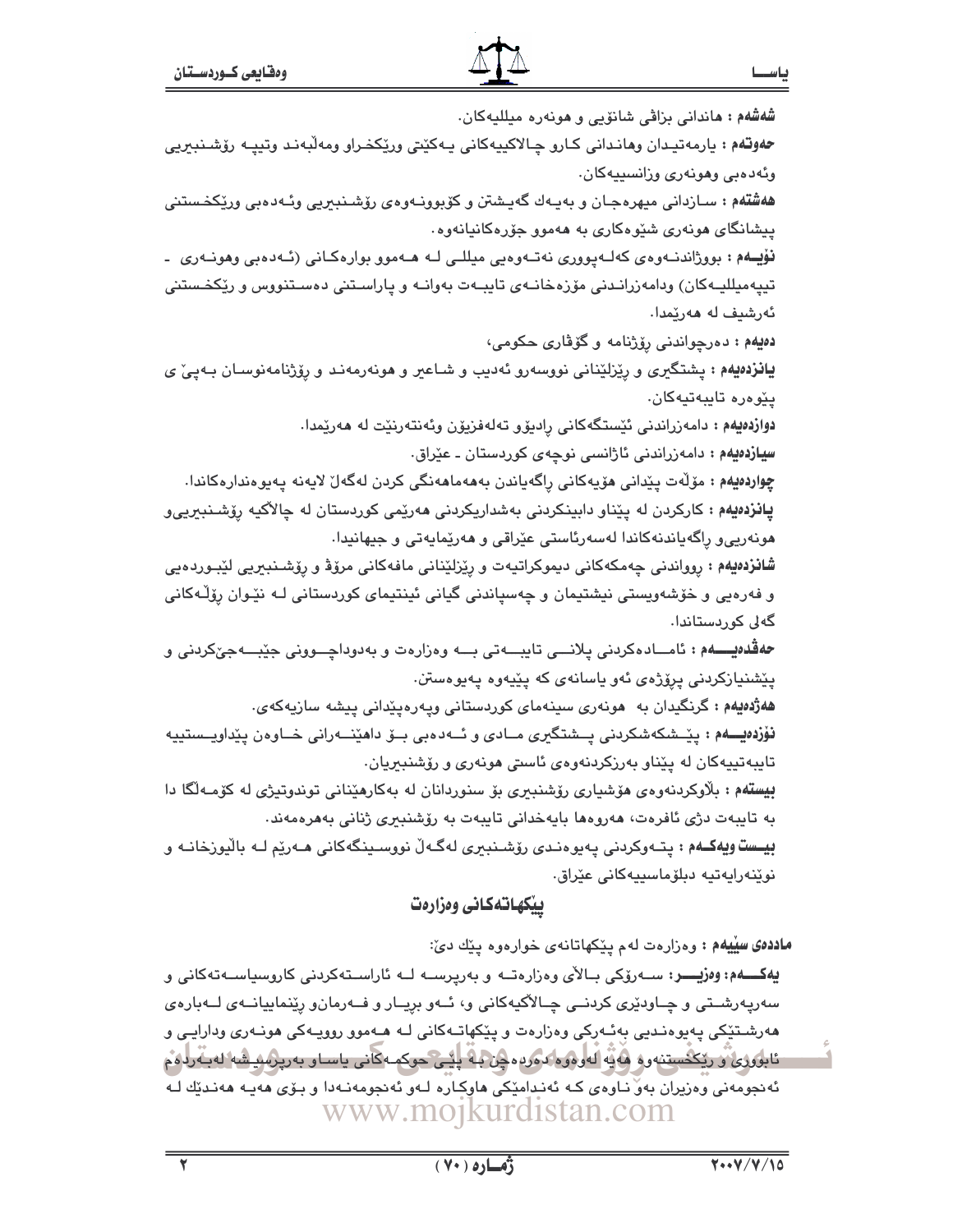دەسەلأتەكانى بدات بەبريكارى وەزارەت يا بەرێوەبەرە گشتپەكان يان ھەرپەكێكى بەشياوى دەزانىيّ له ووزارهتدا.

دووهم: بریک اری وهزارهت : پاریده ی وهزیر دهدات لـه ئاراسته کردنی وهزارهت و سهریه رشتی کردنی کاروبارهکانی له چوارچێوهی ئهو دهسهلاٌتانهی کـه وهزیـر یێـی دهدات و دهبـێ بروانامـهی يسيۆرى زانكۆى ھەبێت و يسيۆر و خاوەن شارەزايى و كارامەيى بێت.

**سیّیهم: نوسینگەی وەزیــر: ن**ەرمانبەرێك بەيلەی بەرێوەبەر بەرێوەی دەبات كە بروانامەی زانكۆی ھەبێت و چەند فەرمانبەرتك پارىدەي دەدەن.

چـوارەم: نوسینگەي بریکاري وەزارەت: فەرمانبـەرێك بەيلـەي بەرێوەبـەر بـەرێوەي دەبـات كـە بروانامـەي زانکۆي ھەبێت و چەند فەرمانبەرێك ياريدەي دەدەن.

**پیْنجـهم: راویْژَکاران:** ژمارەیان له چوار راویْژْکار زیاتر نابیِّت که بروانامهی پسیۆریی زانکۆیـان مــهبیِّت و خـاوهن شـارهزايي و کارامـهيي بـن و پـسپۆرپيهکهيان لهلايـهن وهزيـرهوه دهسـت نيـشان دهکريٰ.

شەشەم: بەرێوەبەرايەتى گشتى كاروبارى كــارگێرى و دارايــى: بەرێوەبـەرێکى گـشتى بـەرێوەي دەبـات كـه بروانامهي زانكۆي هەبيت و خاوەن شارەزايى و كارامەيى بيت.

**حەوتەم: بەرپوەبەرايەتييە گشتييەكانى رۆشنبېريى و ھونەر لە پارپرگاكاندا: م**ەريەك لەرانــە بەرپو.ەبـەرپكى گشتي بـهرێوهي دهبـات کـه بروانامـهي پـسيۆري زانکـۆي هــهبێت و خـاوهن شـارهزايي و کارامەبى بێت.

**ھەشتەم: بەريوەبەرايەتى گشتى كتيْبخانەگشتيەكان:** بەريوەبەريكى گشتى بەريوەي دەبات كە بروانامــەي يسيۆرى زانكۆى ھەبێت و خاوەن شارەزايى و كارامەيى بێت.

**نۆيەم: بەرێوەبەرايەتى گشتى رۆژنـامە نووسـى و چــايكردن و بلاوكردنــەوە:** بەرێو.ەبـەرێكى گـشتى بـەرێو.ەي دهبات که بروانامهی پسیوّری زانکوّی ههبیّت و خاوهن شارهزایی و کارامهیی بیّت.

**دەيەم: بەرێوەبەرايەتى گشتى راگەياندن:** بەرێوەبەرێکى گشتى بەرێوەي دەبات کـﻪ بروانامـﻪي پـﺴﯩﻴﯚرى زانکۆی هەبێت و خاوەن شارەزايى و کارامەيى بێت.

**یازدەم: بەرێوەبەرايەتى گشتى سینەما:** بەرێوەبەرێکى گـشتى بـەرێوەي دەبـات کـە بروانامـەي پـسىۆرى زانکۆی مەبێت و خاوەن شارەزايى و کارامەيى بێت.

دوازدەم: بەرێوەبەرايەتيى گشتى رۆشنبېريى وھونەرى توركمانى: بەرێو ەبەرێكى گشتى بەرێوەي دەبـات كـﻪ بروانامهي يسيۆرى زانكۆى ھەبێت و خاوەن شارەزايى و كارامەيى بێت.

سێزدەم: بەرێوەبەرايەتى گشتيى رۆشنېيرى وھونەرى سـريانى: بەرێو،بـەرێکى گـشتى بـەرێو،ي دەبـات کـە بروانامهي پسيۆرى زانكۆي ھەبێت و خاوەن شارەزايى و كارامەيى بێت.

ماددهۍ چــوارهم :

وهزارهت ئەنجومەنێكى راوێژكارى دەبێتو لەمانە يێك دێ:

يەكەم : وەزيىر : سەرۆكە .

دووهم : بريکاري وهزارهت: ئەندامە و له کاتى ئامادەنەبوونى وەزير سەرۆکاپەتى ئەنجومەن دەکات.

سێۑەم : ژاوێڗ۬کاران: ئەنداەن.<br>چوارەم : بەرتوەمبەرەگشتىييەكانى وەزارەت: ئەندامن. **وردستان پينجهم : م**ـه ر شـــارهزايــهکــ<u>ي پسهــه نزره) شـــيـاو ال</u>انــار وهزارهت پــار (وره وهء)، وهزيــ<br>. مەلّى دەبىژێـــرێ: ئەندامە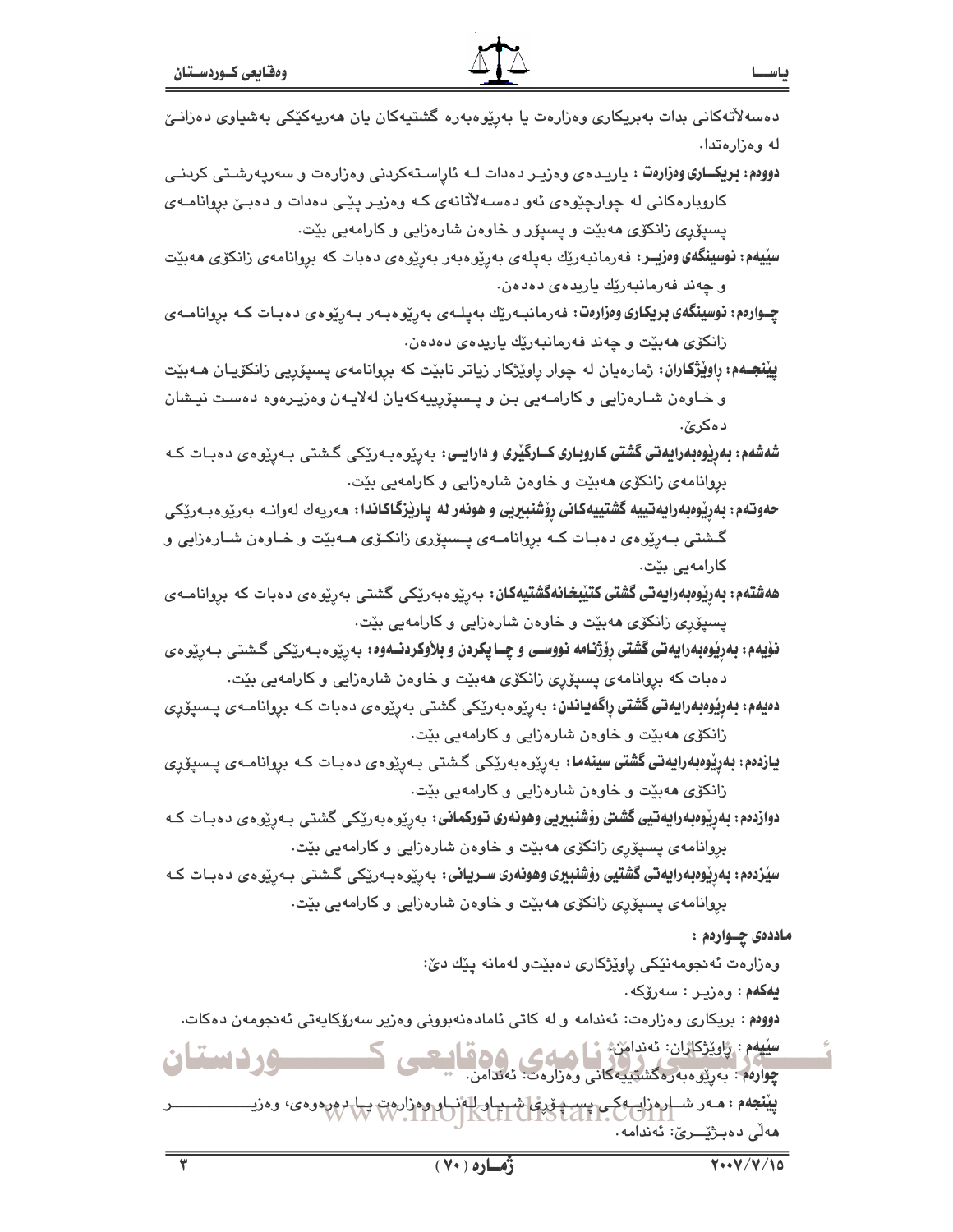ياسحا

شەشەم : نوێنەرى وەزارەتەكانى يەيوەندىدار لەسەر بانگهێشتى وەزير: ئەندامن.

#### ماددەى يېنجـەم :

يهکهم : کارويسيۆرايەتييەکانى يێکهاتەکانى وەزارەت بە يێرەو دەسنيشان دەکرێن. دووهم : وهزير بۆي هەيە بەرپوه بەرايەتى يان بەش يان هۆبەي وهزارەت لـه نـوى دابنـى يان ليكيان بدات یاخود هەلّیانوەشێنێتەوە بە پێی پێویستی کارەکانی وەزارەت لەکاتی یێویست دا. سليهه : وەرىر بۆی مەيە رِيْنمايى پێويست بۆ ئاسانكارى جێبەجێ كردنـی حوكمـﻪكانى ئەم ياسايە دەربچووێنىٚ٠

#### ماددەى شەشەم :

یاسای ژماره (۱۱)ی سالّی ۱۹۹۲ ی وهزارهتی رِۆشندیری و ههموارکردنی یاسای ژماره (٦)ی سالّی ۱۹۹۸ هەلدەوەشىيتەوە.

#### ماددەي جەوتەم :

کار به هیچ دەقێکی یاسایی یان بریارێك ناكرێ ئەگەر لەگەڵ حوكمەكانی ئەم یاسایە ناكۆك بێت٠

#### ماددەى ھەشتەم :

يٽويسته لهسهر ئهنجومهني وهزيران و لايهنه يهيوهنديدارهکان حوکمهکاني ئهم ياسايه جێبهجێ بکهن.

#### ماددەى ئۆيەم :

ئهم ياسايه لـه رۆژى دەرچىوونيەوە جێبـهجىؒ دەكـرىؒ و لـه رۆژنامـهى فـهرمى (وەقـائعى كوردسـتان) بلأودەكرێتەوە.

### مەسىعود بسارزانى سـەرۆكى ھەريمى كوردسـتان – عيْــراق

هەولێر ۱۷/ جوړردان /۲۷۰۷ کوردی ۷ / حزیران / ۲۰۰۷ زاینی ۲۱ / جمادی الاول / ۱٤۲۸ کوّجی

ھۆيە يێويستيەكانى دەرچوواندنى ئەم ياسايە

سـهبارهت بهو پــهرهسـهنـدنانهى كه له بوارهكانى رۆشنبېرى و هونهرى و راگهپاندن لــه هــهريمى کوردستان ـ عێراق رِوويانداوه له پێناوی فهراهــهمکردنی پێویـستیه بنهرِهتیـهکانی بـۆ بـهردهوام بووني ئەو پەرەسەندنانە و كاراكردنيان بەرەو باشىتر و بـۆ رۆپىشتن لەگـەلّ ھېـوا و ئـاواتى گـەلى کوردستان له خۆگونجانـدن لهگـهڵ ئـهو بوارانـهي ناوچـهکه بهشـێوهيهکي تايبـهتي و جيهـان بـه شێوهپهکی گشتی و سهباردت به لێکردنهوهی فهرمانگهکانی ومرزش و لاوان و شوێنهوارهکان لـه وەزارەت و بۆ دوپبارە رىكخستنەوەي يېڭھات و پىسۆراپەتىيەكان و ئەركـەكانى وەزارەت، واي WWW.mojkurdiställ:

 $\overline{\mathbf{z}}$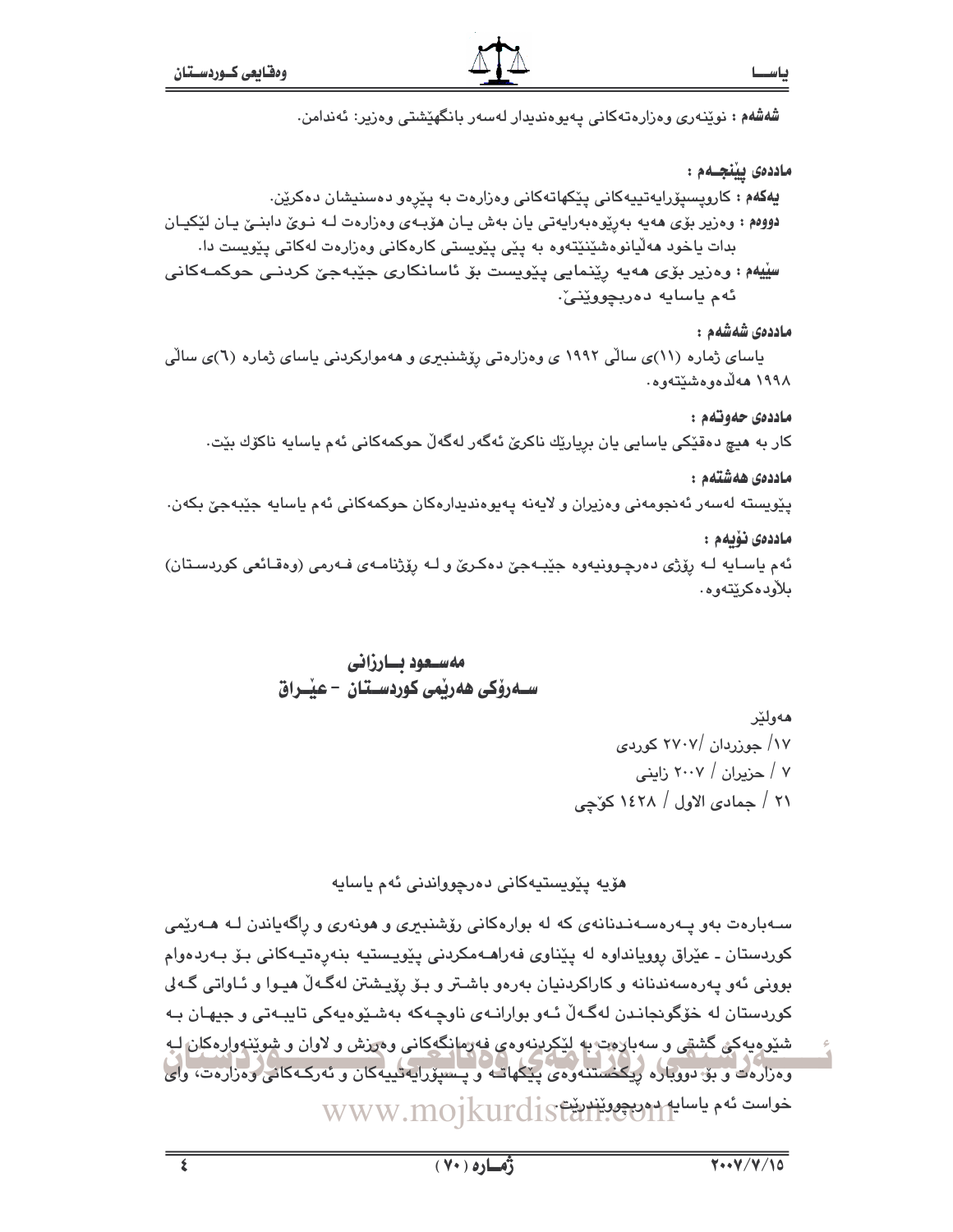به ناوی خوای به خشندهو میهرهبان هەريمى كوردستانى عيْــراق سـەرۆكايەتى ھەرێـم سەرۆك

به نساوي گەنسەوە بریسار<br>ژماره (۲۰) سالی ۲۰۰۷

#### یاسای ومزارهتی تهندروستی له ههریمی کوردستان ــ عیّــراق

بــه یێی ئـــهو دهســــهلأتهى لــــه بـــرگـــــهى (۱)ى ماددهى (۱۰)ى (پاســـــــاى ســـــهرۆكاپەتى هـــهریمی کوردستان – عیٌـــراق)ی ژماره (۱)ی ســالّی ۲۰۰۵ی هــهموارکراو ییّمـان دراوهو، بـه یالیّـشتی ئەو پاساكارىيەي ئەنجومەنى نيشتمانى كوردسىتان – عێراق كردوپـەتى لـە دانيشتنى ژمـارە (٢١) لـە ٢٠٠٧/٥/٣٠ بريارماندا به دهركردنى:

#### بیاسای ژماره( ۱۵ )ی ساٽي / ۲۰۰۷ باسای وهزارهتی تهندروستی له ههریمی کوردستان ــ عیراق

#### ماددەى يەكەم:

مەبەست لەم زاراوانەي خوارەوە، ماناكانى بەرامبەريانە بۆ مەبەستى ئەم ياسايە: يهکـهم : ههريـّـم : مەريّمى کوردستان ـ عيّراق . **دووهم : ئه نجــومهني وەزپــران :** ئـه نجومهني وهزيراني هـهرێمي كوردستاني عێراق. سـێپهم : وەزارەت : وەزارەتى تەندروسىتى ھەرێم. چـوارهم : وەزيــر : وەزيرى تەندروستى ھەرێم . ييْنجــهم : بريكاري وەزارەت : بريكاري وەزارەتى تەندروسىتى. **شەشــەم : ئە نجــومەن :** ئەنجومەنى راوێژكارى وەزارەت. ح**هوننهم : دهسته :** دهستهی بالای عیادهکانی یزیشکی میللی و راویزژکاری.

#### نامانسج و نهرکهکانی وهزارهت

#### ماددەي دوومم:

وەزارەت ئەم ئەركانەي خوارەوەي دەكەوپتە ئەستۆ.

يهکهم : ئامادهکردنی ئەو پێداویستییانەی کە ماڧى شیاوی تەندروسىتى تەواو بۆ ھاوولاتيان دەستەبەر دەكات لەلايەنى جەستەيى وئەقلى ودەروونپيەوە لەگەلْ گرنگى يێدانيان.

دووم : دامەزراندن وبەرێوەبردن وبەدوا داچوونى يەكە تەندروستيەكانى خۆ پاراستن وچارەسـەركردن ويەرەيێدانيان لە ھەرێمدا.

<u>سين</u>يمم : بايوخدان بـه خرشه تگورار*ي* چـاودنري بـه رايي تهندروسکي له وانـهش چـاودنري دايکايـه تي ومندالان وتەندروستى قوتابخانەيى وتەندروستى خَيْرَان ويبرىيەتى.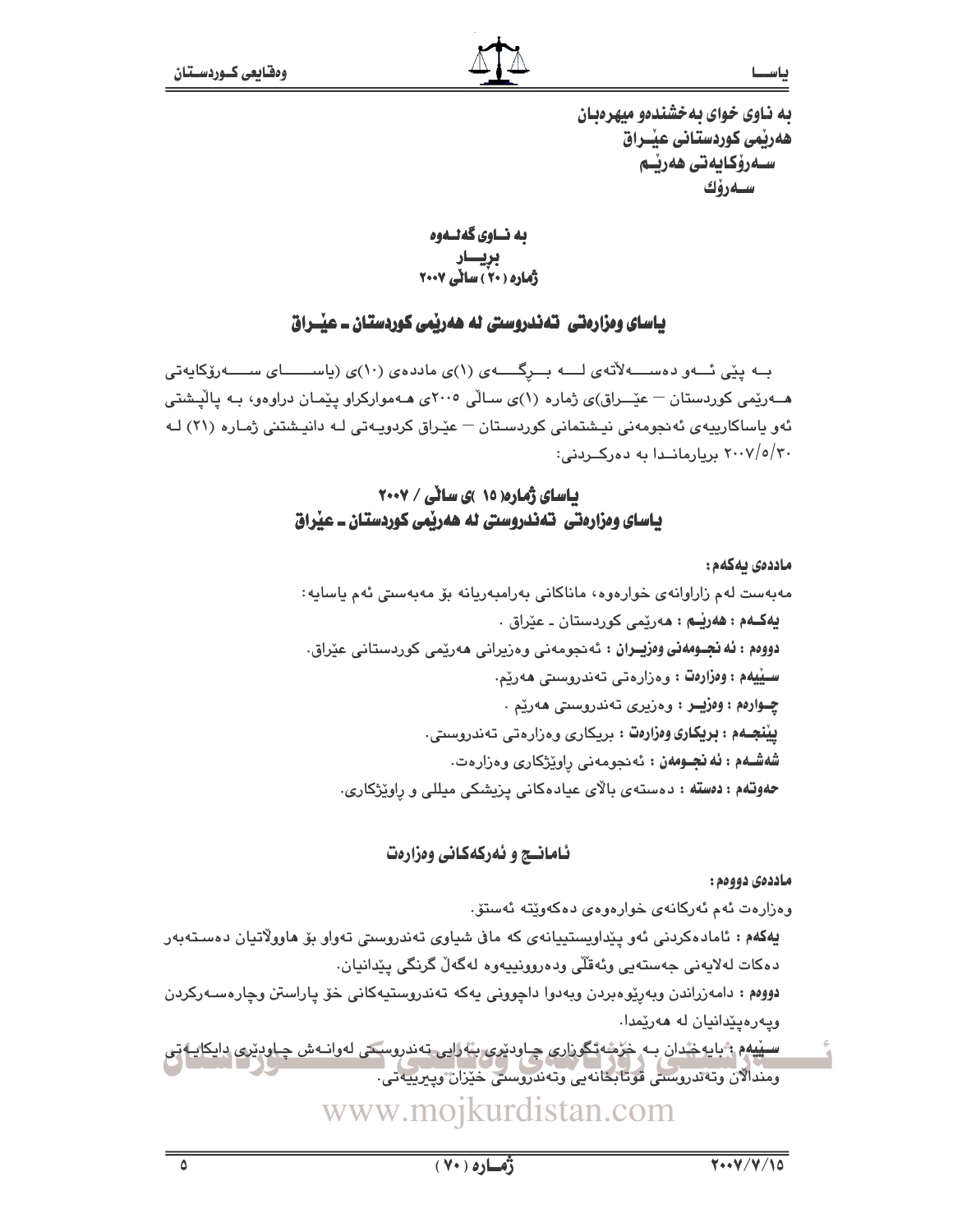- چوارهم : بەربەرەكانى كردنـى نەخۆشىيە درمـەكان وكـۆنترۆل كردنيـان ورێگـەگرتن لـه ھاتنيـان لـه دەرەوەي ھەرێم بۆ ناوەوەي وبە يێڃەوانەوەش، بەربەستكردنى بلاو بوونەوەيان لە نێو خاك وبڻاو و ههواي ههرٽمدا.
- **پينجهم : م**هماهـهنگي کـردن لهگـهڵ وهزارهتـي ژينگـهدا لــه پـێنــاوي پـاراسـتني ژينگـهو باشـکردني و پەرەپێدانى و پاراستنى بنەماكانى وكاركردن لە پێناوى بەربەستكردنى پيسبوونى.
- شەشەم : مەمامەنگى كردن لەگەلّ وەزارەتى كار و كاروبارى كۆمەلايـەتى دا لـە يێنـاوى بايەخـدان بـە تەندروستى وسەلامەتى كريكاران لە پرۆژەكانى كار و بەرزكردنـەوەي ئاسىتى تەندروسـتييان له مەترسى نەخۆشى پيشە و بريندار بوون لە كاتى ئيشدا، لەگەلّ دانانى بـەزەڧكاريى وھـەل ومەرجى تايبەت بۆيان و دابين كردنى سەلامەتى لە شوێنى كاردا وچاودێرى پيادەكردنى ئەو پهرزهفتکار و ههل و مهرجانه.
- حهوتهم : بلاوکردنهوهي هوشياريي تهندروستي لـه نـاو هاوولاتيانـدا بـه هاريکـارێکردن لهگـهلّ لايهنـه پهيوهنديدارهکان به رێگەی هەمور هۆپەکی راگەپاندنی بېستراو و بېنراو و خوێندراوه٠
- ه**هشتهم :** دابین کردنی داودهرمان و پ<u>ٽو</u>یسنتیهکان و کـهل ویـهلی پزیـشکی ههمـهجۆری پێویـست بـۆ پێشكەش كردنى خزمەتگوزارى پزيشكى وخۆپاراستن وچارەسەركردن، لەگەڵ سەرپەرشىتى کردنـی عیـاده میللییـهکان و دابـین کردنـی ئـامێری پزیـشکی پێویـست بـۆ پهککهوتـهکان وكردنەوەي تاقيگەي يزيشكى.
- **نۆيـەم :** ئامـادەكردنى كـادىرى تەندروسـتى وپيـشەيى يارمەتيـدەر و بەرزكردنـەوەى ئاسـتى شـياوى كارمەنىدان لــە كــەرتى تەندروسىتى ويەرەپێىدانى لێكۆلێنــەوەي تەندروسىتى و فێركردنــى پزیشکیی بەردەوام وھاندانی لێکۆلٚپنەوەی زانستی له بوارە ھەمە جوارەکانی تەندروستیدا.
- دەيەم : ريكخستنی كاری پيشە پزيشكی وتەندروستی پەكان و سەلامەتی پيشەپی بەھەماھەنگی كردن لەگەلْ لايەنە يەيوەندىدارەكان وچاودێرى كردنيان.
- **يانزدهيهم :** چاودێری کردنـی خـاوهن پێویـستپیه تایبهتپیـهکان لهلایـهنی تهندروسـتی و جهسـتهیی و ئەقلّى بەرە.
- دوازدەيەم : سەريەرشتى كردنى دروستكردن وھێنانى داودەرمـان بـەپێى پێـوەرى پێويـستى پزيـشكى وڃاوڊٽري کردني.
- **سیارْدهیهم :** کارکردن له پیداوی گورینی سیستهمی ئیستای تهندروستی بـه سیـستهمیکی هاوچـهرخی تەندروسىتى بە شێوەپەكى وا كە لەگەڵ پەرەسەندنى كۆمەلگاى كوردستانى و تواناى دارايـى پهدهست هاتوودا پگويخٽت.
- <mark>چواردەيەم</mark> : پشتگیریی کردنی کەرتی تايبەتی یزیشکی تا بەشداری لە يێشکەش کردنی خزمەتگوزاری چارەســەركردندا بكــات بــۆ ســووككردنى بــارگرانى دارايــى و ھونــەرى لەسەرشــانى دەزگــا تەندروستيە فەرميەكان و بخرێنە بەر سەريەرشتى وچاودێرى وەزارەتەوە٠
- **پانزدهیهم :** کارکردن له پێناوی دابین کردنی پێویستی پزیشکی بۆ بەرەنگار بوونـەوەی کارەسـات بـه هەموو جۆرە كانپەوە، ئەمەش بە ھەماھەنگى لەگەلّ لايەنە يەيوەندېدارەكانى دېكە دەبێت.
- **شانزدهيم :** رێڮخستنی کارې ڇزڀشکي دادی له هه رێمدا په پێی پاسا وبهرزکردنـهوهي ئاسـىتي شپـڀاوي لا كارمەندانى، زوزكا ئەمى ۋەقال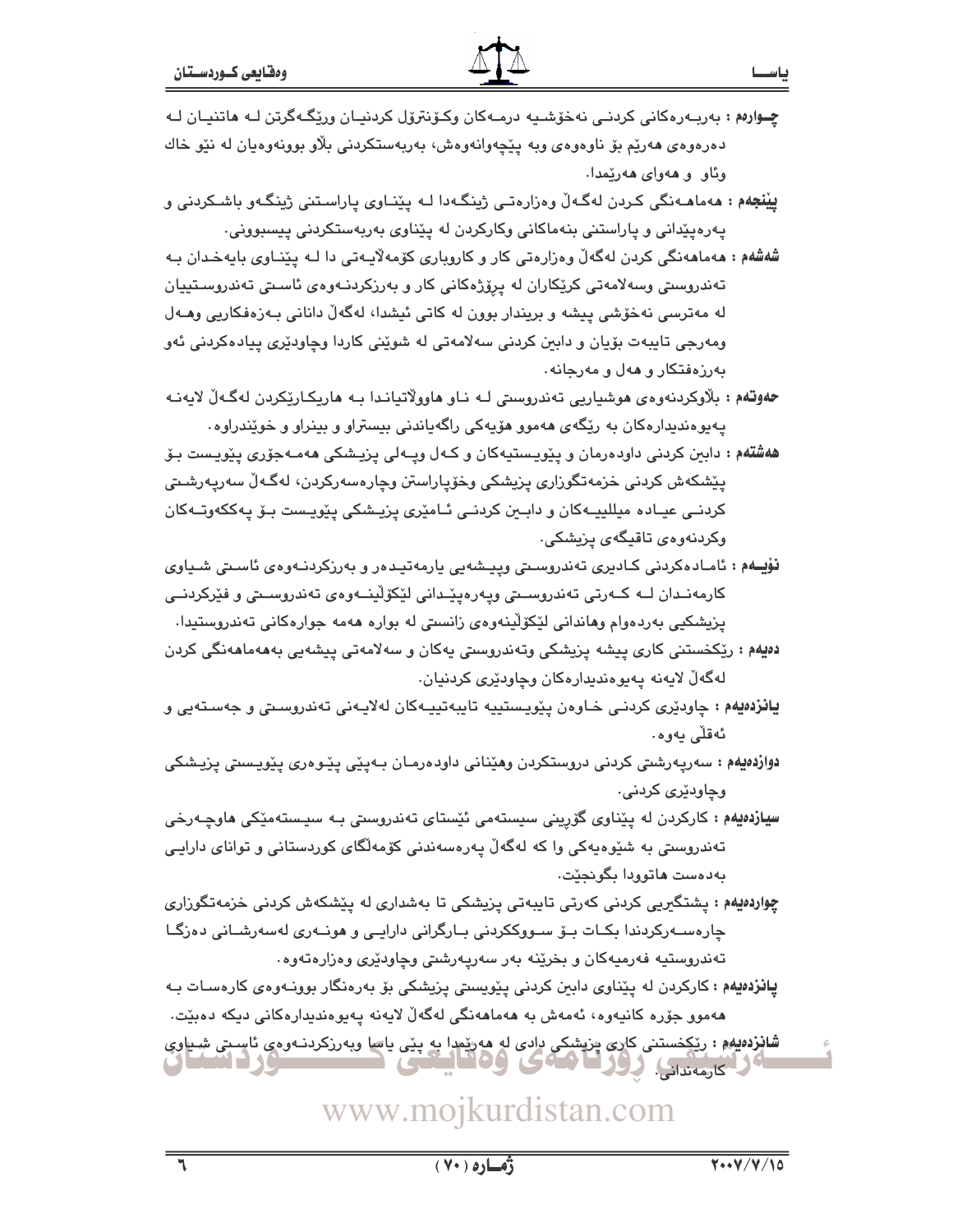<mark>ههژه،یهم</mark> : سەرپەرشتی کردنی کاری پزیشکەکان ویارمەتدەرەکانیان لە عیادە یزیشکیە تایبەتەکان و عياده ميلليه فەرمىيەكان.

نۇزدەيەم : گرنگى دانێكى تايبـەت بـە تەندروسىتى لادى وگەيانـدنى خزمـەتگوزاريى پزيشكى بـۆى و کارکردن بۆ دروستکردنی نەخۆشخانە لە قەزاو ناحيەکان وکردنەوەي مەلىبەندى پزيشکی لـە لادٽِکاندا و دابئن کردنی تبيي تەندروستی گەرۆك.

بِيستهم : دابين كردنى سەيتەرەي نـەوعى كـارا لەسـەر داودەرمـان بـه هاوكـارى كـردن لەگـەلّ لايەنـه یهیوهندیدارهکاندا و دانانی مەرجی بەرزەفتکار بۆ هێنانی داودەرمان لـه سەرچـاوەی بـاوەر پٽِکـراوي جيهـاني و بـهرزهفتکردني فرۆشـتني داودهرمـان، بـه جـۆرٽِکي وا کـه هــهر لــه دەرمانخانە و مەزخەرى مۆلەتپېردراوى دەرمان بفرۆشرىّ.

- **بیست ویهکهم :** گرنگی دانی تەندروسىتى بـەو ناوچـانەی کـە تووشـی پرۆسـەکانی ئـەنفال وبوردومـانی کیمیایی وجینۆساید بوون٠
- بِيست ودوومم : کارکردن له پێناوی دابین کردنی (بیمی) تهندروستی بو هاوولاتیپان وگرنگی دان به ئاسايشى خۆراك ودەرمانى ئينسانى بەھەماھەنگى كردن لەگەلّ لايەنە يەيوەنديدارەكان ودۆرينەوەي ئاليەتى چاودێرى شياوى داودەرمان بۆ بەكارھێنان.

**بيست وسييهم :** پشتگيريي کردني پزيشکه تـازه دهرچـووهکان وکردنـهوهي خـولي شـياندني بـهردهوام بۆيان و ناردنی نێردەی پزیشکی بۆ دەرەوەی ھەرێم بیان گرێتەوە وماوەيان بدریٚ تاکو خويندني يسيۆرپيان تەواويكەن.

### ييكهاتهكاني وهزارهت

ماددهی سلیهم : وهزارهت لهم ینکهاتانهی خوارهوه ینك دنت:

يەكــەم: وەزيــر: ســەرۆكى بــالأي وەزارەتــە وبەريرســە لــە بــەرێوەبردنى كارەكانيانـدا وسەريـەرشـتى وچـاودێری کردنـی چـالأکیهکانی و لــهوهوه ئــهو بریـارو فــهرمان ورێنماییانــه دهردهچـن کــه پەيوەنديان بـﻪ ئەركـﻪكانى وەزارەت ويێكهاتـﻪكانى ودەسـﻪلأت وھـﻪموو كاروبـارە ھونـﻪرى و دارايي وكارگێري ورێِكخستن وبه پێی حوکمهکاني ياسا ههيه ولهبـهردهم ئهنجومـهني وهزيـران بەرپرست بتەر ناوەي كتە ئەنىدامێكى ھاوكتارە لتەر ئەنجومەنتەدا وبىۆى ھەيتە ھەنىدىّ لتە دەسەلأتەكانى بدات بە بريكارى وەزارەت يا بەرێوەبەرە گشتيەكان يـاخود ھـەر كەسـێكى لـە وهزارهتدا به شیاوی دهزانیْ.

**دووهم : بریکاری وهزارهت :** یارمهتی وهزیر دهدات لـه ئاراسـتهکردنی کاروبـاری وهزارهت و سهریـهرشـتی کردنی کاروباری وهزارت له چوارچێوهی ئهو دهسهلاتهی که لهلایهن وهزیـرهوه یێـی دهدریّ و دهبـێ بروانامـهى پـسيۆرى بـهرايى زانكـۆى هـهبێت و خـاوهن شـارەزايى كارامـهيى بێـت لـه

كارەكەيدا. ے کارہکائیا :<br>سپیلم : نووسینگمی وهزیر : فهرمانبهریات سەرۆکاپەتى دەكات و بەرپوەى دەبات بە پلەى بەرپوەبەر كە بروانامەي بەرايى زانكۆى ھەبئت واچەند فەلمانبەرنك يارىدەي دەردەن.<br>ئ

ياسط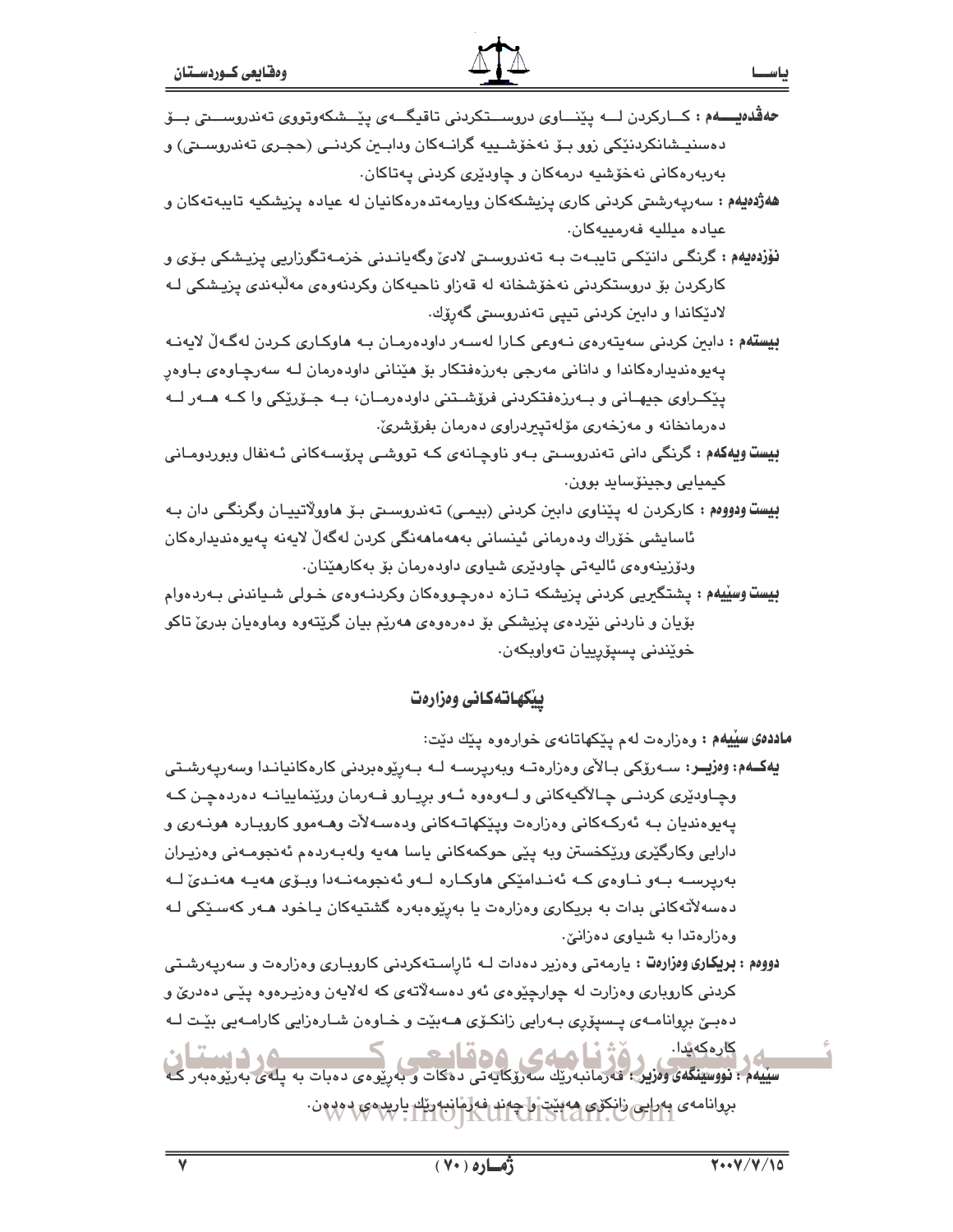| <b>چوارەم : نووسینگەی بریکاری وەزارەت :</b> فەرمانبەرێك بە پلەی بەرێوەبەر سەرۆكايەتى دەكات                        |
|-------------------------------------------------------------------------------------------------------------------|
| بەرپوەى دەبات كە بروانامەى بەرايى زانكۆى ھەبێت و چەند فەرمانبەرێك ياريدەى دەدەن.                                  |
| <b>پینجهم : راونیژکاران :</b> ژمارهیان له چوار راویزگار زیاتر نابێ و دهبێ بروانامهی بهرایی زانکۆیان هــهبێت       |
| خاوهن شارهزایی و کارامهیی بن له کارهکانیاندا.                                                                     |
| <b>شەشەم : بەرێوەبەرايەتى گشتى كاروبارى كارگێڕى و دارايى :</b> بەرێوەبەرێكى گشتى سەرۆكايەتى دەكات كـﻪ             |
| بږوانامهۍ بهرايي زانکۆ  هەبێت و خاوەن شارەزايي و کارامەيي و  پسپۆر بێت.                                           |
| <b>حەوتـــەم : بەرێوەبەرايــەتى گـــشتى كاروبـــارى تەندروســتى :</b> پـزيــشكێك بــە پـلــەى بەرێوەبــەرى گــشتى |
| سەرۆكايەتى دەكات كە دەبىّ خاوەن شارەزايى و كارامەيى بێت لە كارەكەيدا.                                             |
| <b>هەشتەم: بەرێوەبەرايەتى گشتى پلان دانـان وفێركردنى تـەندروستى:</b> پـزيشكێك بە پـلەى بەرێوەبـەرى گـشتى          |
| سەرۆكايەتى دەكات ودەبىّ خاوەن شارەزايى كارامەيى بێت لە كارەكەيدا.                                                 |
| <b>نۆيەم: بەرپوەبەراييەتيە گشتيەكانى تەندروستى لە پاريزگاكانى ھەرپە دا : ھ</b> ـەر يـەك لەوانـە  پزيـشكێك بـە     |
| پلەی بەرێوەبەری گشتی سەرۆکايەتی دەکـات ودەبـێ خـاوەن شـارەزايی وکارامـەيی بێـت لـﻪ                                |
| کارەکەيدا.                                                                                                        |
| ماددهی چوارهم:                                                                                                    |
| ئەنجومەنى راوێژكارى بۆ وەزارەت لەمانە پێكدێ:−                                                                     |
| <b>يەكەم</b> : وەزيـر: سەرۆكە .                                                                                   |
| <b>دووم</b> ؛ بریکاری وەزارەت: ئەندامە و لەکاتی ئامادەنەبوونی وەزیر سەرۆکاپەتی ئەنجومەن دەکات.                    |
| <b>سىيەم:</b> ڕاوێژكارەكانى وەزارەت: ئەندامن.                                                                     |
| <b>چوارەم:</b> بەرپیوەبەرە گشتیەكانى وەزارەت: ئەندامن.                                                            |
| <b>پیّنجهم:</b> نویّنهریاك له ههر وهزارهتیّك له وهزارهتهكانی پهیوهندیدار ودهزگا تهندروسـتیه زانـستییهكان          |
| به مەرجێك پلەيان لە بەڕێوەبەرى گشتى كەمتر نەبێت ولەسەر داواى وەزير بەشدارى دەكەن.                                 |
| <b>شهشهم: م</b> هر شارهزایهکی پسپۆر له ناوهوه ودهرهوهی وهزارهت که وهزیر دهستنیشانیان دهکات.                       |
| ماددەى ييْنجەم:                                                                                                   |
| دەستەيەك لە وەزارەت دادەمەزرێت پێی دەگوترێ (( دەستەی بالأی عیادە پزیشکیەکانی میللـی                               |
| و راوێژکاری)) و له مانه پێکدێ:-                                                                                   |
| <b>يەكەم:</b> بريكارى وەزارەت / سەرۆك                                                                             |
| <b>دووم</b> م: بەرێوەبەرى گشتى كار و بارى پزيشكى / جێگرى سەرۆك.                                                   |
| سييههم: بەرێوەبەرە گشتيپەكانى وەزارەت / ئەندامن.                                                                  |
| <b>چوارەم: ڧ</b> ەرمانبەرى ژمێريارى / ئەندام .                                                                    |
| <b>پِيْنجەم: ن</b> ەرمانبەرى ياسايى       /    ئەندام .<br><b>شەشەم: ن</b> ەرمانبەرى كارگێرى / ئەندام .           |
|                                                                                                                   |
| ماددەى شەشەم :                                                                                                    |
| <b>يهکهم:</b> بهش و ئهرك و تايبهتمهنديهکانی پێکهاتهی وهزارهت به پێڕهو دهستنیشان دهکرێت.                           |
| دووم: وهزیر بۆی هەیە بەرێوەبەرایەتی یان لق یان بەش یـان هۆبـە یـان یەكـەكان لــە نـاو پێكهاتــەی                  |

ATA

سانه و ووزاره د دابنی یان آتیکیان بدانت یان هوایان بارهشننیته وه به پیی پیویستیهکانی کارهگانیان<br>له کاتی پیویستدا ڡێڡ؋<br>**ڡێڡ؋ۥۅ**ەۯۑڔؠ<u>ۆؠ۞۩ڸ۞ڵؽۣڗڹ۞ٳۿٷؠڸڞٲۑ</u>ۣڸ۩ۣڶ۩ڲڶڸؗٳۛ۞ڸڲڸ۩ڽؽۣٚۊڸۺ*ڵ*ڲٳڮێڰڸۧۿێٮ۬ێ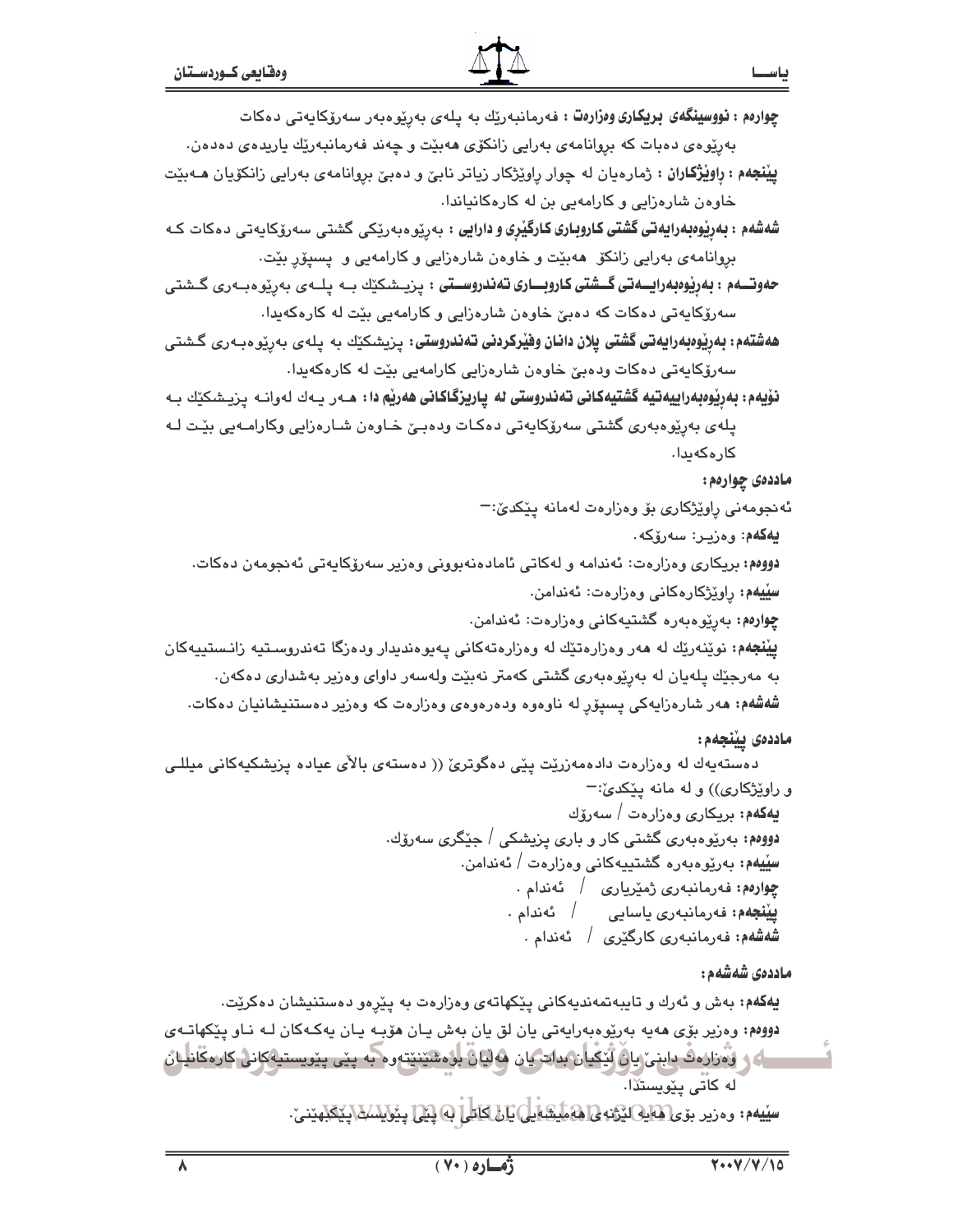## ياس

ماددەي حەوتەم: وەزير بۆى ھەيە رێنمايى يێويست بۆئاسانكردنى جێبەجىکردنى ئەم ياسايە دەريكات. ماددەى ھەشتەم : باسای وهزارهتی تەندورستی و کاروباری کۆمەلاّیەتی ژماره (۱) ی سالّی ۱۹۹۳ و هەموارکردنەکـەی بـە

یاسای ژماره (٤)ی سالی ۲۰۰۱ ههلدهوهشیتهوه.

#### ماددەى ئۆىمە:

کار به هيچ دەقێکی پاسايی يان بريارێك ناكرێ گەر لە گەلٚ حوکمەکانی ئەم پاسايە ناكۆك بیٚ٠

ماددەى دەئلەم:

پێویسته له سهر ئهنجومهنی وهزیران و لایهنه پهیوهندی دارهکان حوکمـهکانی ئـهم یاسـایه جێبـهجیّ بكەن.

#### ماددەى يازدەم :

ئهم ياسـايه لـه رِۆژى دەرچـوونيەوە جێبـهجێ دەكـرێ و لـه رِۆژنامـهى فـهرمى (وەقـائعى كوردسـتان) بلأودەكرێتەوە.

مەسىعود بسارزانى ســەرۆكى ھەرپمى كوردســتـان – عيـْــراق

هەولتر ۱۷ / جوړړدان/ ۲۷۰۷ کوړدی ۷ / حزیران / ۲۰۰۷ زاینی ۲۱ / جمادي الاول / ۱٤۲۸ كۆچى

### مۆيەكانى دەرچوونى ئەم ياسايە

بۆ چوونی وەزارەتی تەندروستی خۆی لە بەدىھێنانی تەندروستی بـه مانـا فراوانەكـەی لـه سـەر ھـەموو ئاستهکان بۆ تاك و خێزان و کۆمەلگا دەدۆرێتـەوە و پاێزگـاریی دەكـات لـه رووی چـەندی و چـۆنىيەوە سهبارهت بهو فراوان بوونهی که خزمهتگوراری و تهندروستی له ههریمدا بهخوّیـهوه دیـوه و بـوّ دابـین کردنی باشترین خزمهتگوزاری به نوێترین رێگای پێشکهوتوو بۆ هاولاٌتیان، چ لـه رووی تهندروسـتی و چ جەستەيى و چ ئەقلى و چ سايكۆلۆجى يەوە٠ ھەروەھا بەشدارى كردن لە ھێنانە دى ژينگەيەكى دوور لە پیسبوون و پشتگیریی کردنی رهوتی دادپهروهریی له رێگـهی رێکخـستنی دهزگاکـانی پزیـشکی دادی و ئادمادەكرۇنى كادىرى شيار ۋ سەلبارەت بەرەي كە ياساي ژمارە (۱)ى سالى ۱۹۹۳ تايپەت بورا يې مەردور لايەنى تەندروستى و گۆمەلايەتى بەيەكەرە و چۈنكە لەگەل قۆناغى نويدا ناروات و تاكو بتوائى لە گەل دا**م**ێنانە نوێڀوكانى چزيشكى ژانستىل تازوبا-پاروات<sub>) ا</sub>بۆپ پێويېستى كرد ياسـايەكى تايبـەت بـە وەزارەتى تەندروستى دەرچىوينــرىٰ.

 $\overline{\bullet}$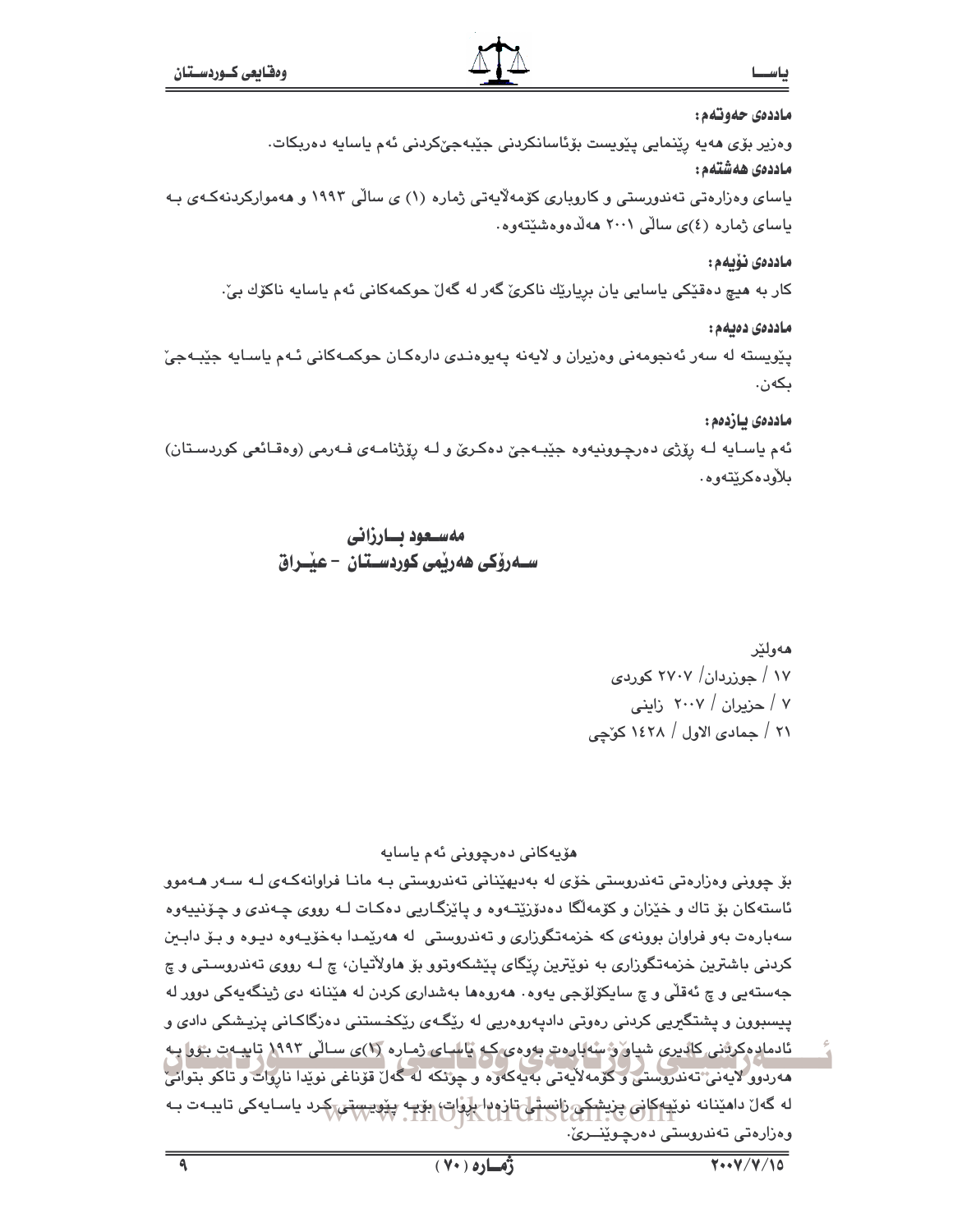به ناوی خوای بهخشندهو میهرهبان هەريمى كوردستانى عيْــراق سـەرۆكايەتى ھەرپـم سەرۆك

به نــاوي گهلــهوه بریسار<br>ژماره (۲۱) سائے ۲۰۰۷

بیاسای ههموارکردنی بیاسای خزمهتی مهدهنی ژماره / ۲۶ی سالی ۱۹٦۰

بــه پێی ئـــهو دهســــهلاْتهى لـــــه بـــرگــــــهى (۱)ى مـاددهى (۱۰)ى (پاســــــاى ســـــهرۆكاپەتى هــهریمی کوردستان – عیٌـــراق)ی ژماره (۱)ی سـالّی ۲۰۰۵ی هـهموارکراو پیّمـان دراوهو، بـه پالیشتی ئەو پاساكارىيەي ئەنجومەنى نيشتمانى كوردسىتان – عێراق كردويـەتى لـە دانيـشتنى ژمـارە (٢١) لـە ۲۰۰۷/٥/۳۰ بریارماندا به دهرک ردنی:

> باسای ژماره ( ۱۶ )ی سالی ۲۰۰۷ یاسای هه موارکردنی یاسای خزمه تی مهدهنی ژماره / ۲۶ی سائی ۱۹۶۰ی ههموارڪراو شه ههريمي کورڊستان ــ عيراق

> > ماددەى يەكەم :

دهقی برگه(۲) لـه مـاددهی چـل ویپّـنج لـه یاسـای خزمـهتی مـهدهنی ژمـاره (۲٤)ی سـالّی ۱۹٦۰ی ههموارکراو له ههريمي کوردستان ـ عيراق ههموار دهکريت وبهم شيويه دهخويندريتهوه :ـ ( ۲- مەركەسى پىشورى قوتابخانـەي مـەبى و خزمەتەكـەي لـە ريكـاي تەنـسىقى مىلاكـەوە كۆتـايى هاتبيّ بان خانهنشين کرابيّ، جگه له حالّهتهکاني لادان (عزل) و دهرکردن (فصل) لـه نيـوهي پهکـهم يا دووهمي سالّي خويندندان ، مووجه و دهرمالهکاني پشووي هاوينـهي يـيّ دهدهريّ، بـه مـهرجيّ لـه (١٨٠) رۆژ زياتر نەبى،)

ماددەي دووەم:

دهقی برگه (۱) له بریاری ژماره (٢٤)ی روزی ١٤/١٤/١٤ لـه هـهریمی کوردستان ـ عـيراق هـهموار دهکرئ و بهم شێوهیه دهخوێندرێتهوه :ـ

( ۱- ئەنىدامى دەسىتەي وانەبيىژى (تدريىسى) يان فيركارى (تعليمى) كىه خانەنىشين دەكىرين و حوکمهکانی برگه(۲)ی ماددهی چل و پێنج له یاسـای خزمـهتی مـهدهنی ژمـاره /۲٤ی سـالّی ۱۹٦۰ی ههموارکراو دهيانگرێتـهوه، مووچـهکهيان و دهرماڵـهيان يــێ دهدرێـت، هــهروهها مووچـهو دهرماڵـهي شهش مانگيش به پێوهري وهرگرتني دوا مووچه، له رۆژي خانهنشين کردنيهوه، چ جاي حالهتهکه له نيوهي پهکهم يا دووهمي سالي خويندن بێت.)

**وردستان** 64 ك 104 كيس

ماددەى سىيەم :

كار به هيچ دەقيكى لِلِلْسَابِي بِالْلِرْيَارِيَّةَ لَمَاكُونَى لَمُعَةً لِلْهَادَالْحَوْكَلُهُ كَانَي كام ياسايه ناكۆك بێت.

 $\overline{\mathcal{N}}$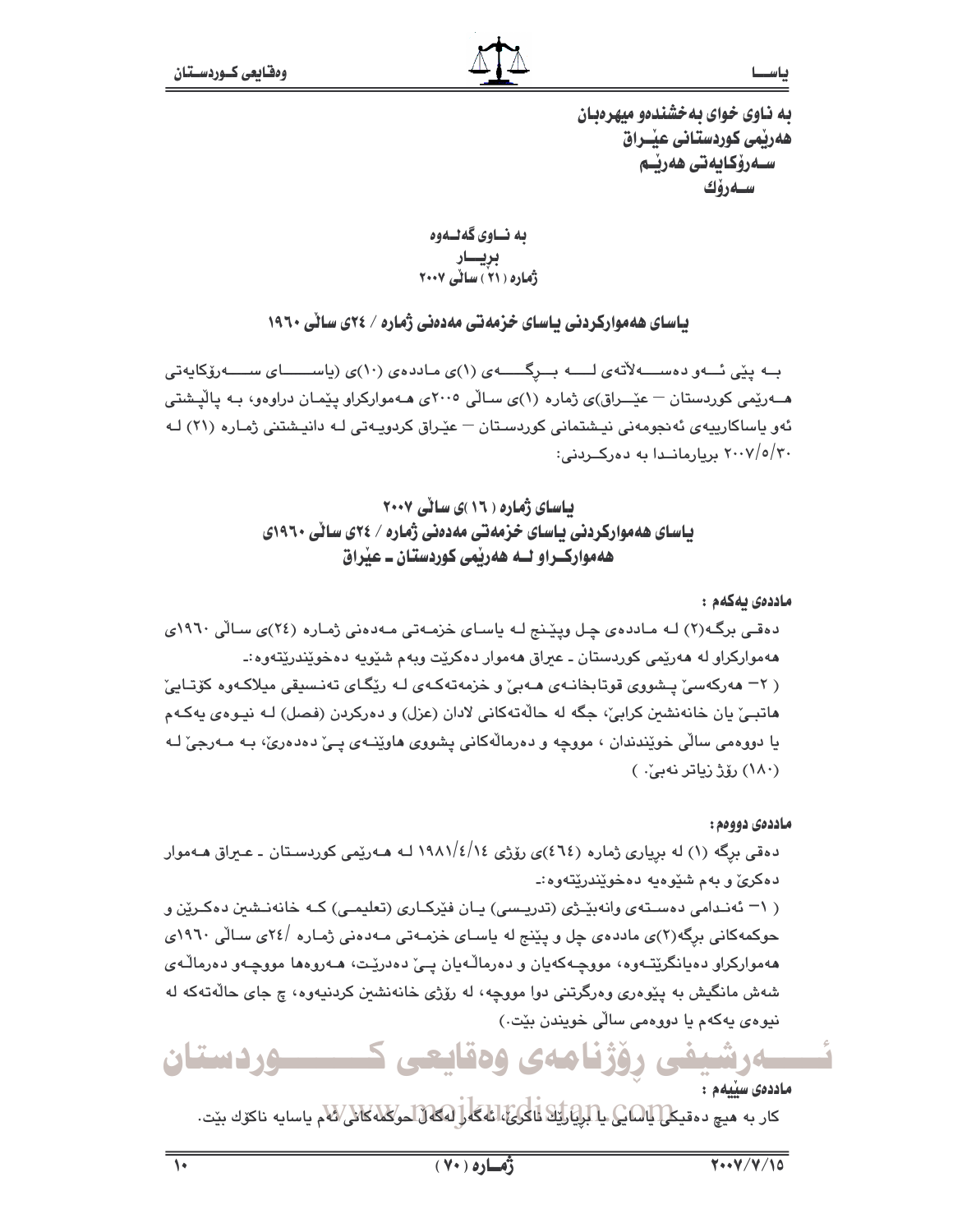#### ياس

ماددهۍ چوارهم:

پێویسته لـهســـهر ئهنجــومـــهني وهزیـــران و لایـهنـــه پهیوهندیــدارهکـــان حـوکـمـهکـــاني ئـهم ياسايه جێبەجىٚ بكەن.

ماددەى يېٽجەم:

ئهم ياسايه له رۆژى بلاو بوونهوەي له رۆژنامەي رەسمى (وەقـائعى كوردسـتان) جێبـهجىٚ دەكـرىٰ و حوکمهکانیشی ئهو کهسانه دهگریتهوه که پاش جیبهجی کردنی خانهنشین دهکرین.

> مەسىغود بسارزانى ســەرۆكى ھەرپمى كوردســتان – عيْــراق

> > هەولێر ١٦/ جوّزەردان / ٢٧٠٧ كوردى ٦ / حوزهيران / ٢٠٠٧ .زايينى ۲۰ / جمادی الاول / ۱٤۲۸ کوّجی

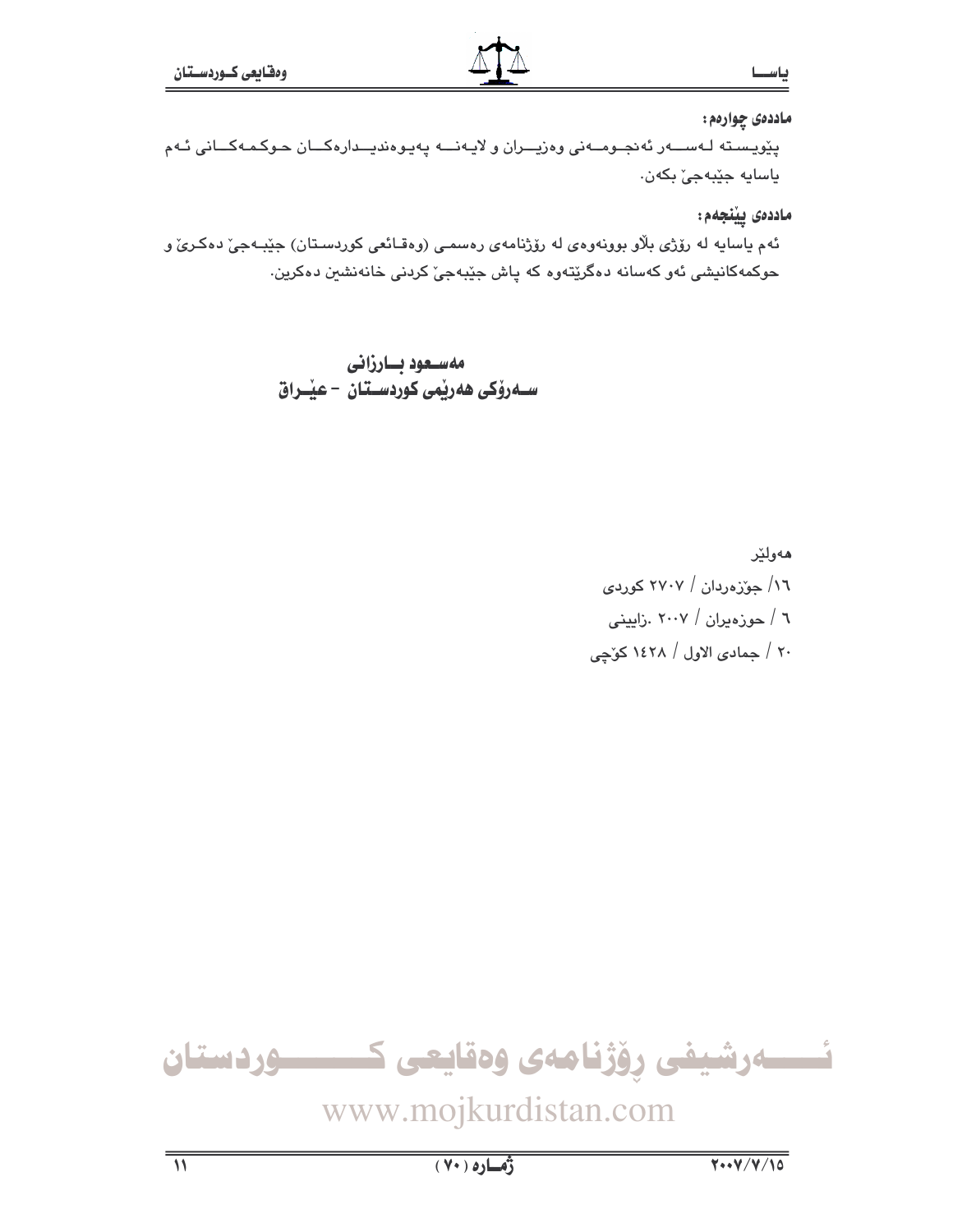به ناوی خوای بهخشندهو میهرهبان هەريمى كوردستانى عيْــراق سـەرۆكايەتى ھەرپـم سەرۆك

به نــاوي گهلــهوه بریسار<br>ژماره ( ۲۲ ) سالی ۲۰۰۷

باساي يەكەم ھەمواركردنى ياساي ماف وئيمتيازاتى كەسوكارى شەھيدو ئەنفائكراوەكان ژماره( ۹ ) یسانی ۲۰۰۷ له ههریمی کوردستان ــ عیراق

بــه پێی ئـــهو دهســــهلأتهى لـــــه بـــرگــــــهى (١)ى مـاددهى (١٠)ى (ياســــــاى ســـــهرۆكايەتى هــهریمی کوردستان – عیّــراق)ی ژماره (۱)ی سـالّی ۲۰۰۵ی هـهموارکراو پیّمـان دراوهو، بـه پالیشتی ئەو ياساكارىيەى ئەنجومەنى نېشتمانى كوردسىتان – عێراق كردوپـەتى لـە دانيـشتنى ژمـارە (٢٧) لـە ۲۰۰۷/٦/۱۹ بریارمانـدا به دهرکــردنی:

#### بیاسای ژماره( ۱۷ )ی ساٽي / ۲۰۰۷ ياسای يهکهم ههموارکردنی ياسای ماف و ئيمتيازاتی کهسوکاری شههيد و ئهنفالکراومکان ژهاره(۹)ی سانی ۲۰۰۷

ماددەى يەكەم:

حوکمــهکانی یاســای ژمــاره (۳)ی ســالّی ۱۹۹۹ هــهموو کاروبــاری خــاوهن شــههید ویزربووهکــان وئەنفالكراوەكان لە ھەلمەتى كۆكوژى( كوردە فەيليەكان و بارزانيەكان وقوريانييـانى ئـەنفال وچـەكى کیمیـایی لـه ههڵهبجـه وناوچـهکانی تـر و بزربـووانی مـاوهی راپهرینهکـهی ئـاداری١٩٩١ و کـۆرهوه مليۆنيەكەي دواي لە كوردستان ـ عيراق دەگرێتەوە، بەجۆرێكى وا كە لەگەڵ حوكمەكانى ئەم ياسـايە وياساي ژماره (٩)ي سالي ٢٠٠٧ ناكۆك نەين.

ماددەي دووەم:

کەس وکار*ى* شەھيدان و بزربووان وئەنفالکراوەکان کە ماددەي يەکەمى ئەم ياسايە دەيـان گرێتـەوە، بۆيان هەيە تانە لەوبريارانە بدەن لە بەردەم دادگا ولايەنە يەيوەنديدارەكان كە دەرجەقيان دەرچوون و لهگهڵ پاسای ژماره (۳)ی سالّی ۱۹۹۹ دا ناگوئجێن و داوای راستکردنهوهی بارهکهبان بکهن ئهگهر بەلگەيەك دەركەوت ئەو مافە بچەسىيننىٚ.

#### 4ى 66قايچى **ــوردستان** ماددەي سىلمم

ههموو ئهو کهسانهي که ئهو مندالانبهيان بيهناوي خويان تۆمبارکردووه کيه حوکميهکاني ئيهم ياسيايه دەيانگرېيتەوە، لەكتېپرسىيەۋەي ياساپىي دەبوۋردرېن كېسەر لەڭگۈي با ناۋى دايىك وبـاوكى شـەرعيان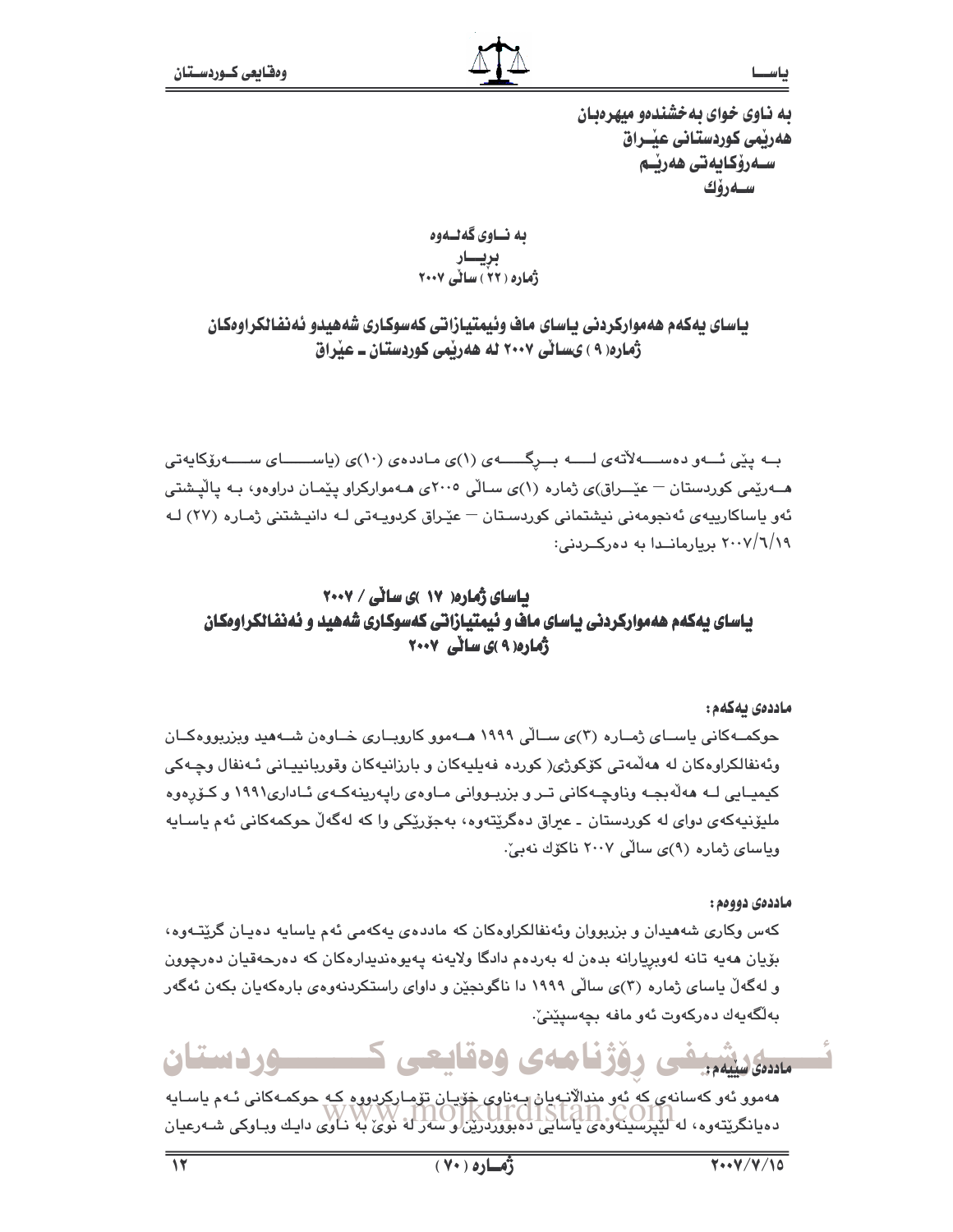ياســ

ب پٽي داواکاريپـهك كـه لـه لايـهن خـاوهن بهرژهوهنـدي پـاخود داواكـاري گـشتي پٽـشكهش كرابـيّ تۆماردەكرێن.

#### ماددهي چوارهم:

كەس وكارى ئەوانەي حوكمەكانى ئەم ياسايە دەيان گريتەوە، لەگەلّ ئەوانەي ھاريكارييان دەكەن لىّ دهبووردرێن، ئەگەر زانیاری ناراستییان لە پێناوی پاراستنی ژیان و بەرژەوەندیی ئەوانەی ئەم یاسایە دەيان گرێتەوە يێشكەش كردېێ.

#### ماددەى ييْنجەم:

ئەوانەي حوكمەكانى ئەم ياسايە دەيان گرێتەوە لە رەسمى دادى ورەسمى پـوول و ئـەو غەرامەيـەي که پاسا کاریێکراوهکان دهسنیشانیان کردووه دهبووردرێن.

#### ماددەى شەشەھ :

پێویسته وهزارهتی کاروباری شههید و ئـهنفالکراوهکان رێنمـایی پێویـست بـۆ ئاسـانکاریی جێبـهجیٚ كردنى حوكمەكانى ئەم ياسايە دەربچوێنى٠

#### ماددەي حەوتەم:

يێويـسته لەسـەر ئەنجومـەنى وەزيـران ولايەنـە يەيوەنديـدارەكان حوكمـەكانى ئـەم ياسايه جێبهجيٚ بکهن.

#### ماددەى ھەشتەم :

کار بەھیچ دەقێکی یاسایی یا برِیارێك ناکرێ گەر لەگەڵ حوکمەکانی ئەم یاسایە ناكۆك بیٚ٠

#### ماددەى ئۆيەم :

ئەم ياسـايە لــه رۆژى بلاوكردنــهوەي لــه رۆژنامــهي فــهرمى ( وەقــائىيعى كوردســتان) جٽبهجي دهکريٰ.

#### مەسىعود بسارزانى سـەرۆكى ھەربمى كوردسـتان - عيْـراق

هەولێر ه / پووشپهږ /۲۷۰۷ کوردی <u>۲۸ مریزهٔ ۲۸۷ راینو وژنا هاهی وهقایی ک</u> **ــوردستان** WWW.mojkurdistan.com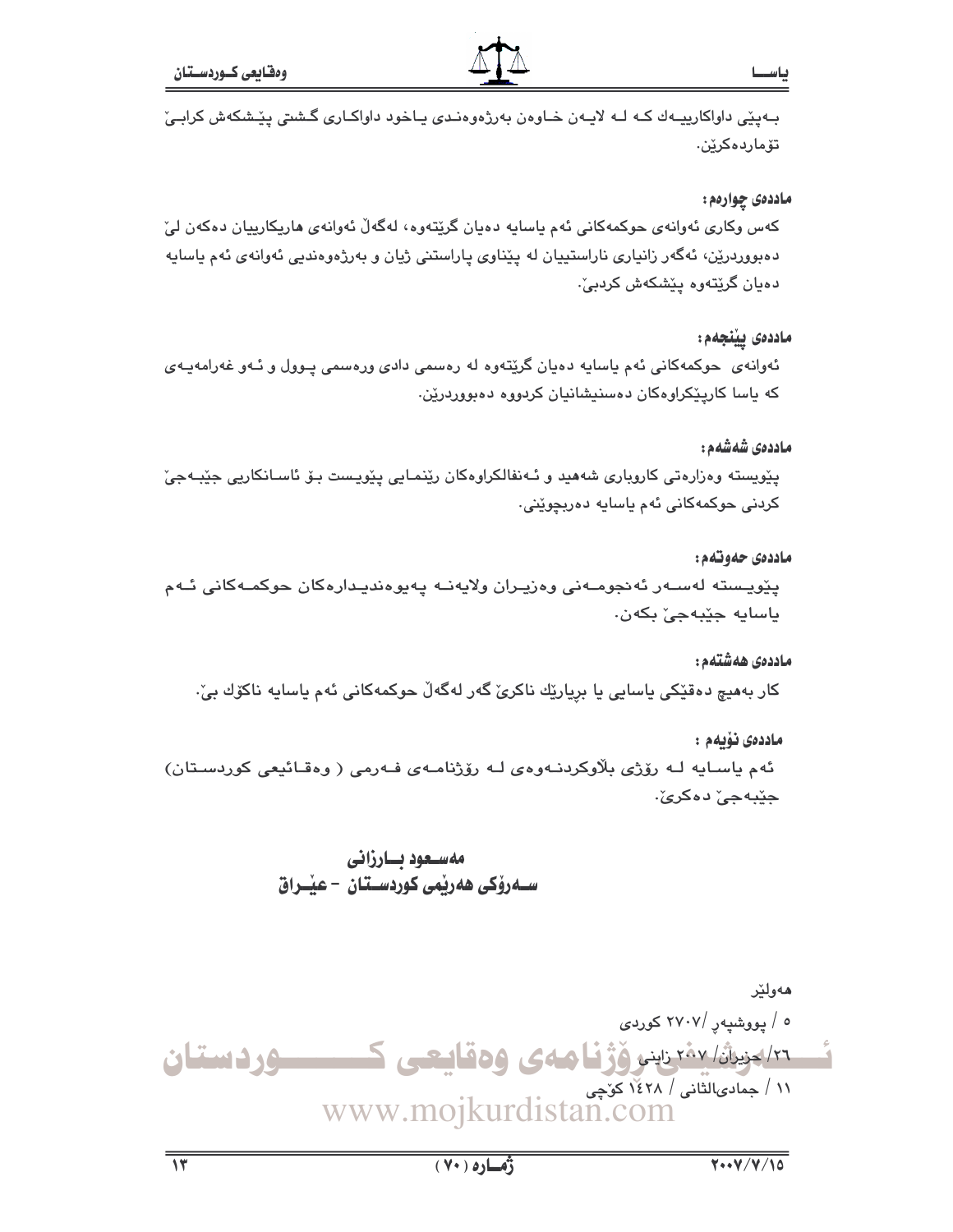#### يسم اللّه الرحمن الرحيم

إفليم كوردستان — العـراق رئاسة الأقليم الرئيس

بأسم الشعب 

#### قانسون وزارة الثقافية لاقليم كوردستان ـ العيراق

وفيقا للصلاحيــات الممنــوحـــة لنـا فـــى الفقرة الأولى مـن المـادة العاشـرة لقـانون رئاسـة إقلـيم كوردسـتان — العـــــراق رقـــــم (١) لـســــــنة ٢٠٠٥ المعـــدل و بنــاءاً علــى مــا شــرعه المجلـس الــوطنى لكوردستان — العـراق في جلسته المرقمة (١٩) في ٢٨ / ٥ / ٢٠٠٧ قــررنا إصــدار :

#### قانون رقم (١٤) لسنة ٢٠٠٧ فانسون وزارة الثقافية لافليم كوردستان ـ العـراق

المادة الأولى: يقصد بالمصطلحات التالية المعاني المبينة ازائها لاغراض هذا القانون: أولاً: الاقليم : اقليم كوردستان ـ العراق. ثانياً : الوزارة : وزارة الثقافة للاقليم. ثالثاً: الوزير: وزير الثقافة للاقليم. رابعاً: وكيل الوزارة : وكيل وزارة الثقافة.

#### اهداف ومهيام السوزارة

المادة الثنانية :

تقع على عاتق الوزارة تنفيذ المهام التالية: أولاً: المحافظة على اصالة الثقافة الكوردستانية والعمل على تطويرها بمـا يتماشـي مـع القـيم الانـسانية للمجتمع الكوردسـتاني وتنميـة روح التـآلف والتـآخي فيمـا بـعن ابنـاء شـعب كوردسـتان وإقامـة العلاقات الثقافية بينه ويبن شعوب المنطقة والعالم. ثانيــاً: مساعدة وتشجيع حركـة التـأليف والترجمـة والنـشر في الاقلـيم ودعـم الكتـاب والادبـاء والـشعراء والفنانين والصحفيين عن طريق طبع وتعضيد نتاجاتهم. ثالثاً: الامتمام الموضوعي بثقافة الطفل في كافة النواحي الادبية والفنية. را**بع**اً؛ تأسيس المكتبة الوطنية في اقليم كوردستان ـ العراق. خامساً: تشجيع المواهب الإدبية والفنية والعلمية المبدعة. **ع د دستان** سامًا: تشجيع الحركة المشرَّحية والفترة الشميلة فـ السانسي سابعاً: مساعدة وتشجيع عمل ونشاطات الاتجادات والمنظمات والمراكـز والفـرق الثقافيــة WWW.MOJKUrd1Star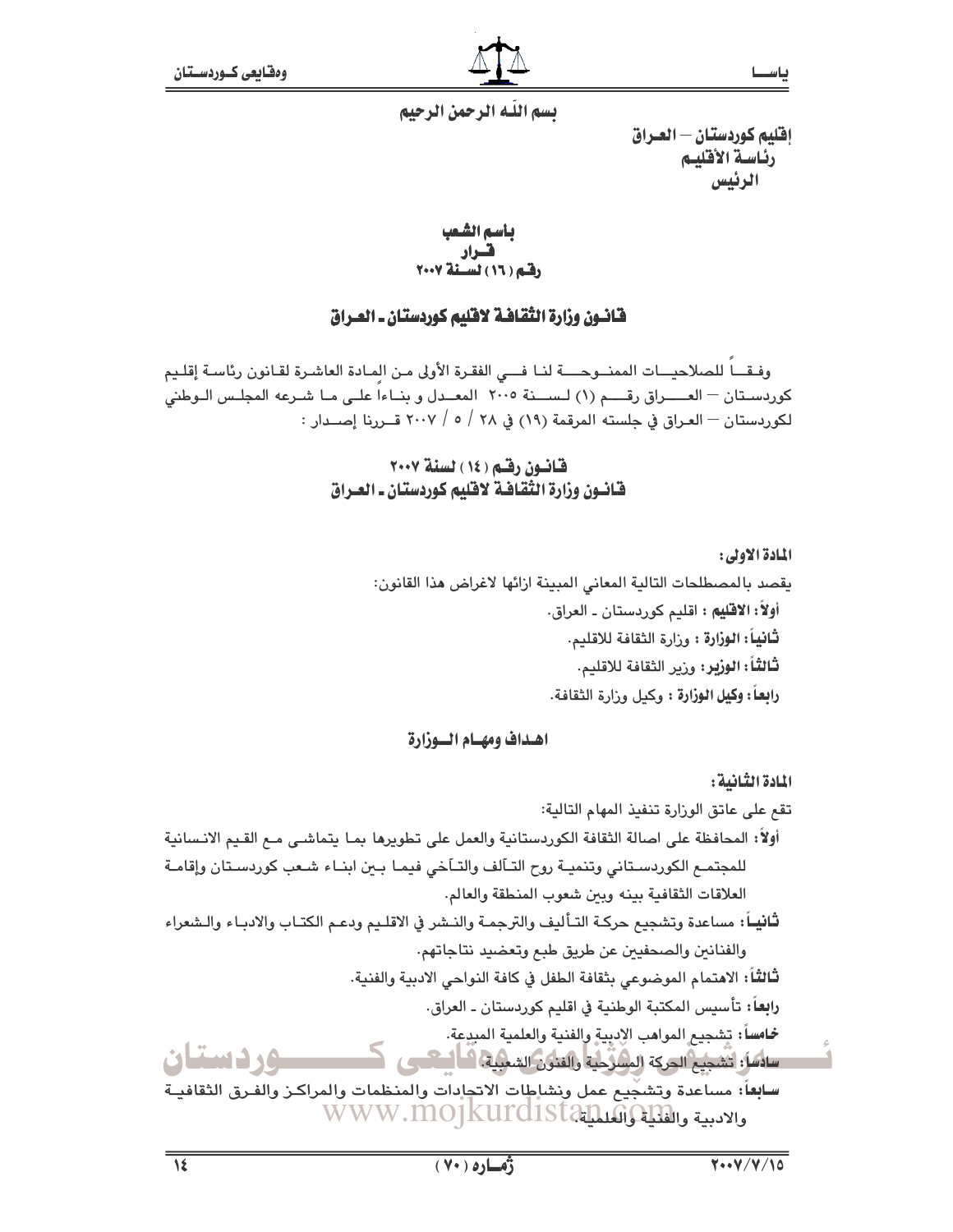| ثامناً: اقامـة مهرجانـات ولقـاءات واجتماعـات ثقافيـة وادبيـة وتنظـيم معـارض الفنـون                         |
|-------------------------------------------------------------------------------------------------------------|
| التشكيلية بكافة انواعها.                                                                                    |
| تاسعاً: إحياء التراث القـومي الـشعبـي في كافـة المجـالات (الادبيـة والفنيـة ـ الفـرق الـشعبية) وتأسـيس      |
| المتاحف الخاصة بها وحفظ المخطوطات وتنظيم الارشيف في الاقليم.                                                |
| عاشراً: إصدار صحف ومجلات حكومية.                                                                            |
| حادي عشر: دعم وتكريم الكتاب والادباء والشعراء والفنانين والصحفيين وفق ضوابط خاصة.                           |
| <b>ثاني عشر:</b> تأسيس محطات للاذاعة والتلفزة والانترنيت في الاقليم.                                        |
| <b>ثالث عشر:</b> تأسيس وكالة انباء كوردستان ـ العراق.                                                       |
| را <b>بع عشر:</b> منح اجازات وسائل الاعلام بالتنسيق مع الجهات ذات العلاقة.                                  |
| <b>نحامس عشر:</b> العمل على ضمان مشاركة اقليم كوردستان في النـشاطات الثقافيــة والفنيــة والاعلاميــة علــي |
| المستوى العراقي والاقليمي والعالمي.                                                                         |
| سادس عشر: غرس المفاهيم الديموقراطية واحترام حقوق الانسان وثقافة التسامح والتعددية وحب الـوطن                |
| وترسيخ روح الانتماء الكوردستاني بين ابناء شعب كوردستان.                                                     |
| <b>سابع عشر:</b> إعداد الخطط الخاصة بالوزارة ومتابعة تنفيذها واقتراح مشاريع القوانين المتعلقة بها.          |
| <b>ثـّامن عشر:</b> الاهتمام بالفن السبينمائي الكوردستاني وتطوير صناعته .                                    |
| <b>تاسع عشر: تق</b> ديم الدعم المادي والادبي للمبدعين من ذوي الاحتياجات الخاصــة مـن اجـل                   |
| رفع مستواهم الفني والثقافي.                                                                                 |
| عشرون: نشر الوعي الثقافي للحد من اسـتعمال العنـف في المجتمـع وخاصـة ضـد المـرأة وكـذلك الاهتمـام            |
| الخاص بثقافة المرأة المبدعة.                                                                                |
| حادي وعشرون: توطيد العلاقات الثقافية مع مكاتب الاقليم في السفارات والبعثات الدبلوماسية العراقية.            |

#### (تشكيلات السوزارة)

اللادة الثالثة -

تتألف الوزارة من التشكيلات التالية:

- أولاً: الوزيــر: هو الرئيس الاعلى للوزارة والمسؤول عـن اعمالهـا وتوجيــه سياسـاتها والاشـراف والرقابـة عليها وتصدر عنه وتنفذ باشرافه جميع القرارات والاوامر والتعليمات في كـل مـا لـه علاقـة بمهـام الوزارة وتشكيلاتها وصلاحياتها وسائر شؤونها الفنية والمالية والادارية والتنظيميـة وفـق احكـام القانون ويكون مسؤولاً امام مجلس الوزراء باعتباره عضواً متضامناً فيه وله تخويـل بعـض مـن صلاحياته الى وكيل الوزارة او المدراء العامين او من يراه مناسباً في الوزارة.
- **ثانياً: وكيل الوزارة:ي**ساعد الوربير في توجيه الورارة والاشراف على شؤونها ضمن الصلاحيات التي توكل اليه من قبل الوزير على ان يكون حاصلا على شهادة جامعية اولية اختصاصية ومن ذوى الخبرة والممارسة.
- شانشاً: مكتب الوزير: يديره موظف بدرجة مدير. حاصل على شهادة جامعية اولية ويعاونه<br>كافراغدد من الموظفين في همامي (60 فيكتبي)
- را**بعاً: مكتب وكيل الوزارة:** يديره موظف بدرجة مدير حاصل على شهادة جامعية اولية<br>WWW.IIIOJKUICI1SLAN COIN<br>ويعاونه عدد من الموظفين WWW.IIIOJKUICI1SLAN

ياس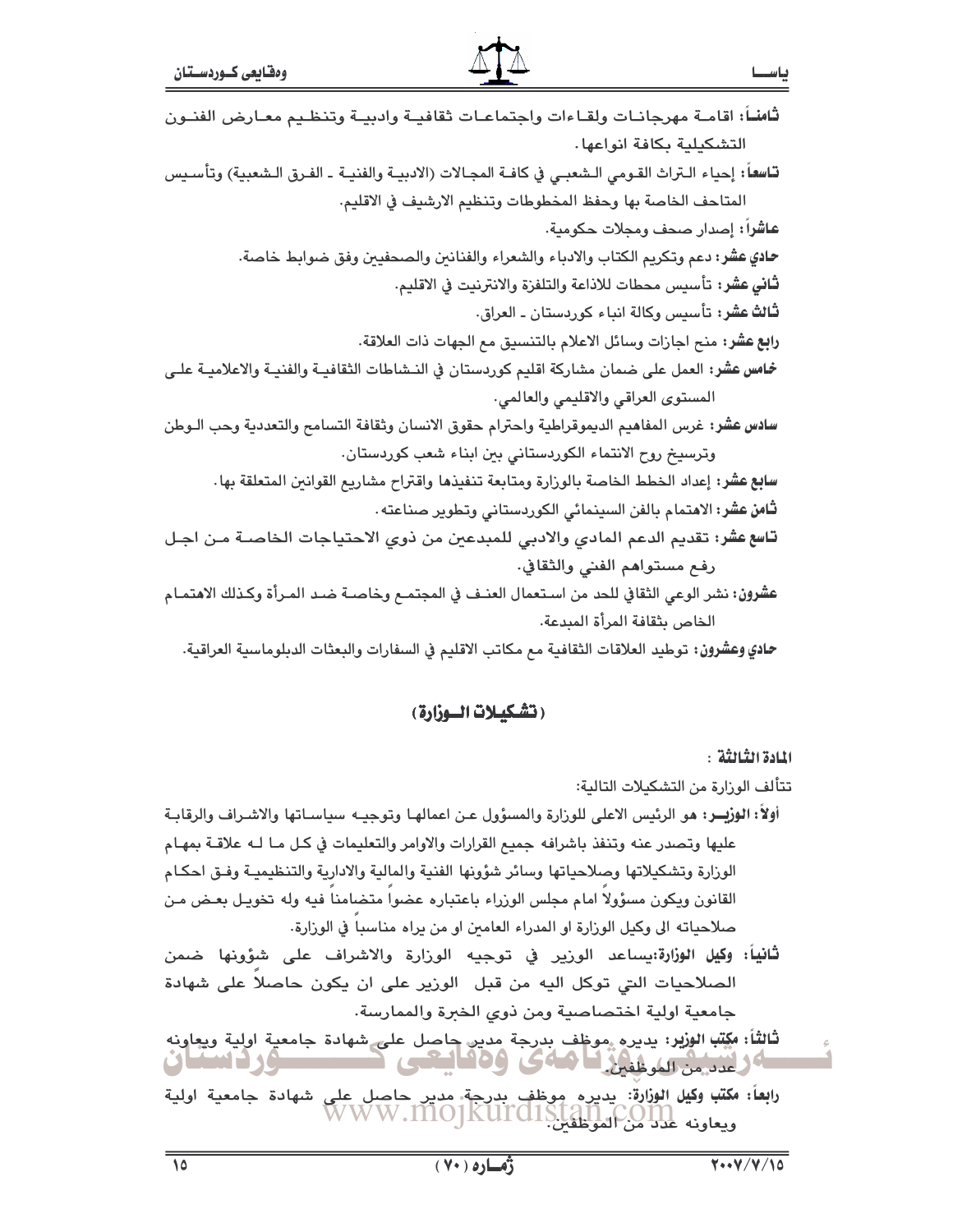| ومقايعى كــوردسـتان                                                                                                     |                                                                        | ياسحا           |
|-------------------------------------------------------------------------------------------------------------------------|------------------------------------------------------------------------|-----------------|
| <b>خمامساً: المستشارون :</b> لا يزيد عددهم عن اربعة وعلى ان يكونوا من حملة شهادات جامعية اولية                          |                                                                        |                 |
|                                                                                                                         | اختصاصية ومن ذوي الخبرة والممارسة ويتم تحديد اختصاصاتهم من قبل الوزير. |                 |
| سادساً: المديرية العامة للشؤون الادارية والماليـة: يـديرهـا  مـدير عـام حاصـل علـى شـهادة جامعيــة                      |                                                                        |                 |
|                                                                                                                         | اولية ومن ذوي الخبرة والممارسة.                                        |                 |
| سابِعاً :المديريات العامة للثقافة والفنون في محافظات الاقليم:  يدير كلاً منها  مـدير عـام حاصـل علـى شـهادة             |                                                                        |                 |
|                                                                                                                         | جامعية اولية اختصاصية ومن ذوي الخبرة والممارسة.                        |                 |
| <b>ثامناً: المديرية العامة للمكتبات العامة</b> : يديرها مدير عام حاصـل علـى شـهادة جامعيـة اوليـة اختـصاصية             |                                                                        |                 |
|                                                                                                                         | ومن ذوي الخبرة والممارسة.                                              |                 |
| <b>تـاسفـًا : المديرية العـامة للصحـافة والطبـاعة والنــشر :</b> يـديرهـا مـدير عـام حاصـل علـى شـهادة جامعيــة اوليــة |                                                                        |                 |
|                                                                                                                         | اختصاصية ومن ذوي الخبرة والممارسة.                                     |                 |
| عاشـراً: المديريــة العامــة للاعــلام: يــديرهـا مــدير عــام حاصــل علــى شــهادة جامعيــة اوليــة                    |                                                                        |                 |
|                                                                                                                         | اختصاصية ومن ذوي الخبرة والممارسة.                                     |                 |
| ح <b>ادي عشر : المديرية العامة للسينما :</b> يديرها مدير عام حاصل على شهادة جامعية اوليـة اختــصاصبية ومـن              |                                                                        |                 |
|                                                                                                                         | ذوي الخبرة والممارسة.                                                  |                 |
| <b>ثاني عشر : المديرية العامة للثقافة والفنون التركمانية :</b> يديرها مدير عام حاصل على شـهادة جامعيــة اوليــة         |                                                                        |                 |
|                                                                                                                         | اختصاصية ومن ذوي الخبرة والممارسة.                                     |                 |
| <b>ثالث عشر: المديرية العامة للثقافة والفنون السريانية:</b> يديرها مدير عام حاصل علـى شـهادة جامعيــة اوليــة           |                                                                        |                 |
|                                                                                                                         | اختصاصية ومن ذوي الخبرة والممارسة.                                     |                 |
|                                                                                                                         |                                                                        | المادة الرابعة: |

 $\overline{\mathbf{A}}$ 

المادة الخامسة:

أولاً: تحدد بنظام مهام واختصاصات تشكيلات الوزارة. **ثانياً:** للوزير استحداث او دمج او الغاء مديريات او اقسام او شعب الوزارة حسب متطلبات عملها عند الاقتضاء. ثالثاً: للورير اصدار التعليمات اللازمة لتسهيل تنفيذ احكام هذا القانون.

المادة السادسة:

 $\rightarrow$ 

يلغى قابۇن وزارة الثقافة رقم (11) لسنة 1997 وتعانيله القانون رقم (٦) لسنة 1994 و 1 لغست <mark>كونت</mark> ال<br>بادة السابعة : المادة السابعة:

لا يعمل باي نص قانوني او قرار بتعارض أمع احكام هذا القانون WWW.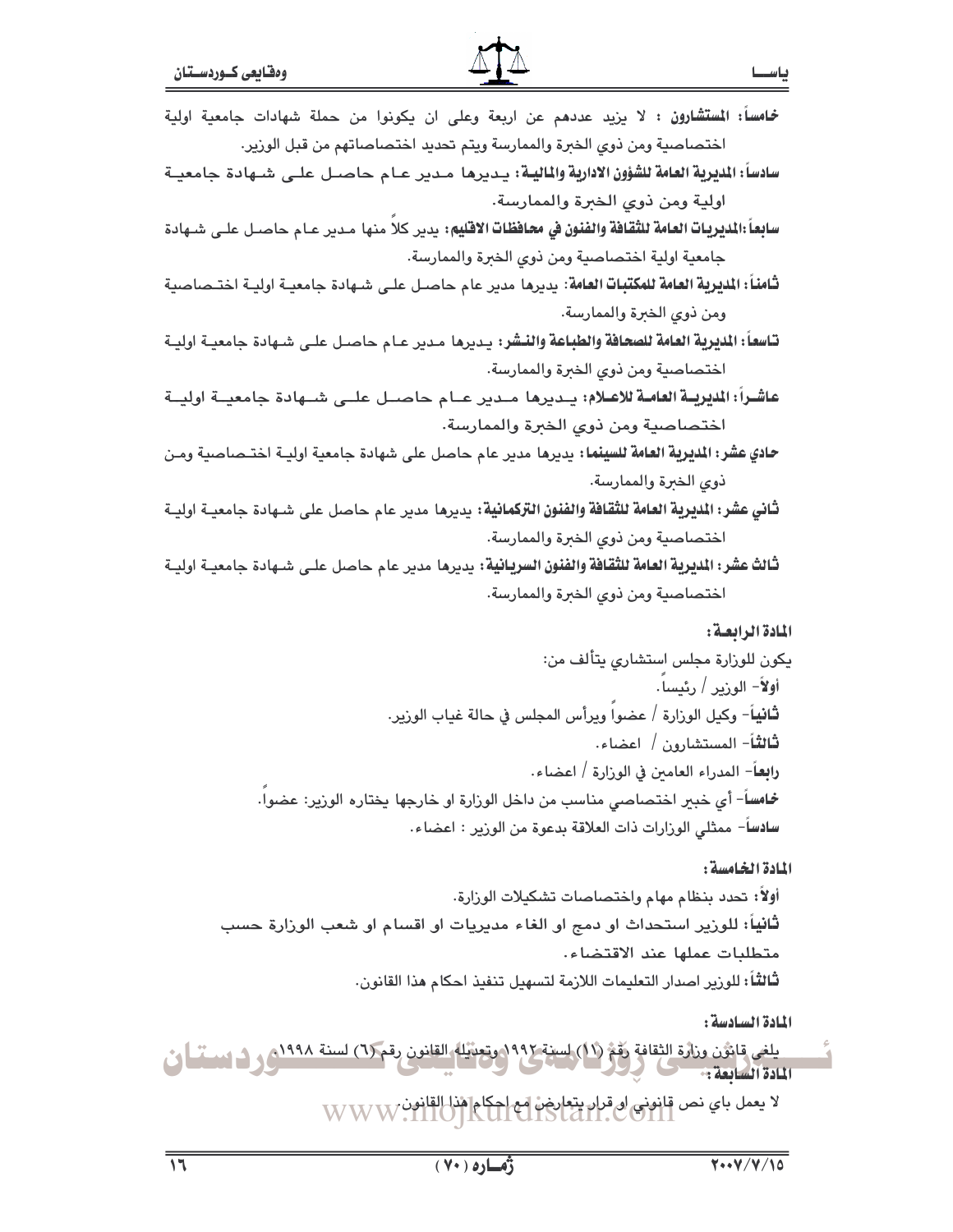#### ياس

#### المادة الثامنة :

على مجلس الوزراء والجهات ذات العلاقة تنفيذ احكام هذا القانون.

#### المادة التاسعة:

ينفذ هذا القانون اعتباراً من تاريخ اصداره وينشر في الجريدة الرسمية (وقائع كوردستان).

# مســـعود البــارزاني<br>رئيــس اقليــم كوردســتـان ــ الـصـراق

مەولێر ١٧ / حوزردان / ٢٧٠٧ كوردية ۷ / حزیران / ۲۰۰۷ میلادیة ٢١ / جمادى الاول / ١٤٢٨ هجرية

الاسباب الموجبة

نظراً للتطورات الحاصلة في المجالات الثقافية والفنية والاعلامية في اقليم كوردستان ـ العراق، وبغيــة تــوفير المستلزمات والمتطلبات الأساسية لادامة هذه التطورات وتفعيلها نحو الأفضل وتماشياً مم تطلعات شـعب كوردستان في مواكبة المجالات المذكورة في المنطقة بشكل خاص والعالم بشكل عـام و لفـك ارتبـاط دوائـر الرياضة والشباب والآثار من الوزارة و لاعادة تنظيم تشكيلات واختـصاصات ومهـام الـوزارة فقـد اقتـضي تشريع هذا القانون.

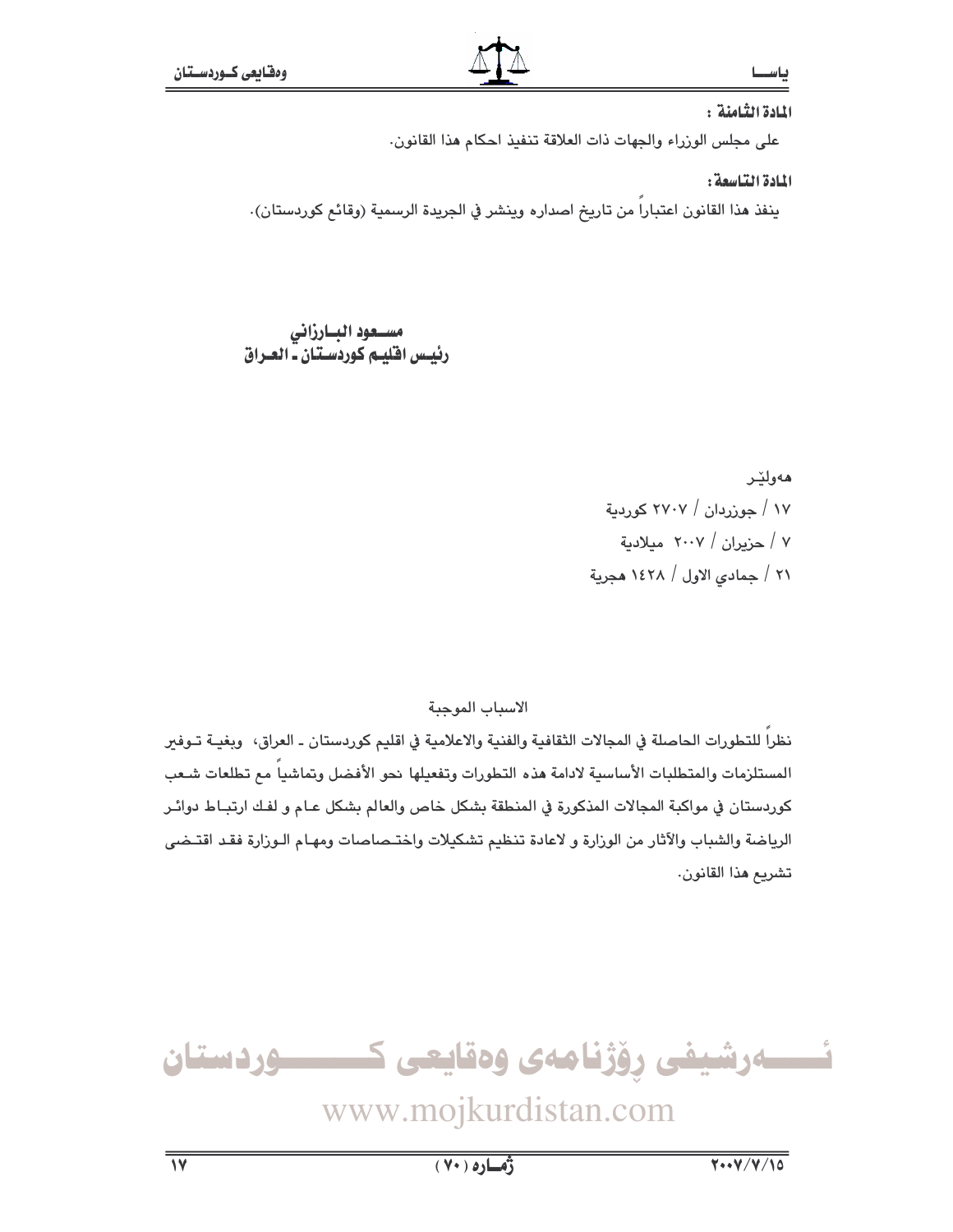ياســا

### يسم اللّه الرحمن الرحيم

إفليم كوردستان — العـراق رئاسة الأقليم الرئيس

بأسم الشعب .<br>رفسم ( ۲۰ ) لسسفة ۲۰۰۷<br>رفسم ( ۲۰ ) لسسفة ۲۰۰۷

#### فانون وزارة الصحة لاقليم كوردستان ـ العيراق

وفيقياً للصلاحيــات الممنــوحـــة لنـا فـــى الفقرة الأولى مـن المـادة العاشـرة لقـانون رئاسـة إقلـيم كوردسـتان — العـــــراق رقـــــم (١) لـســــنة ٢٠٠٥ المعــدل و بنــاءاً علــى مــا شــرعه المجلـس الــوطنى لكوردستان — العـراق في جلسته المرقمة (٢١) فـي ٣٠ / ٥ / ٢٠٠٧ قــررنا إصــدار :

#### قانون رقم (١٥) لسنة ٢٠٠٧ قانسون وزارة الصحبة لاقليبم كوردستان ـ العيراق

#### المادة الأولى:

يقصد بالمصطلحات التالية المعاني المبينة ازائها لاغراض هذا القانون: أولاً: الاقليم : اقليم كوردستان ـ العـراق. ثانياً: مجلس الوزراء : مجلس الوزراء للاقليم. ثالثاً: الـوزارة : ورارة الصحة للاقليم. رابعاً: الوزيــر: ورير الصحة. خامساً: وكيل الـوزارة : وكيل وزارة الصحة. **سادساً: المجلس :** المجلس الاستشارى للوزارة. سابِعاً: الهيئـة : الهيئة العليا للعيادات الطبية الشعبية والاستشارية.

#### اهداف ومهيام البوزارة

المادة الثيانية :

تتولى الورارة المهام التالية: أولاً: تهيئة المستلزمات التي تكفـل للمـواطنين حـق التمتـم باللياقـة الـصحية الكاملـة ، بدنيا وعقليا ونفسيا والعناية بها. ثانياً: تأسيس وإدارة ومتابعة الوحدات الصحية الوقائية والعلاجية وتطويرها في الاقليم. ثَّالثَّاً: العناية بخدمات الرعاية الصحية الاوليـة بمـا في ذلـك رعايـة الامومـة والطفولـة والـصحة المدرسـية وصحة الاسرة والشيخوخة. رابعاً: مكافحة الامراض الانتقالية والسيطرة عليها ومنع تـسربها مـن خـارج الاقلـيم الى داخلـه وبـالعكس ومن مكان الى اخر فيه ، والحد من انتشارها في أراضي ومياه واجواء الاقليم. خالساً: الْتنسيق مع وزارةٌ البليئة امن أجل هماية البيئة و كمسينها و تطويرها و التَّعاظ على مقوماًتها والعمل على منح تلوثها . www.mojkurdistan.com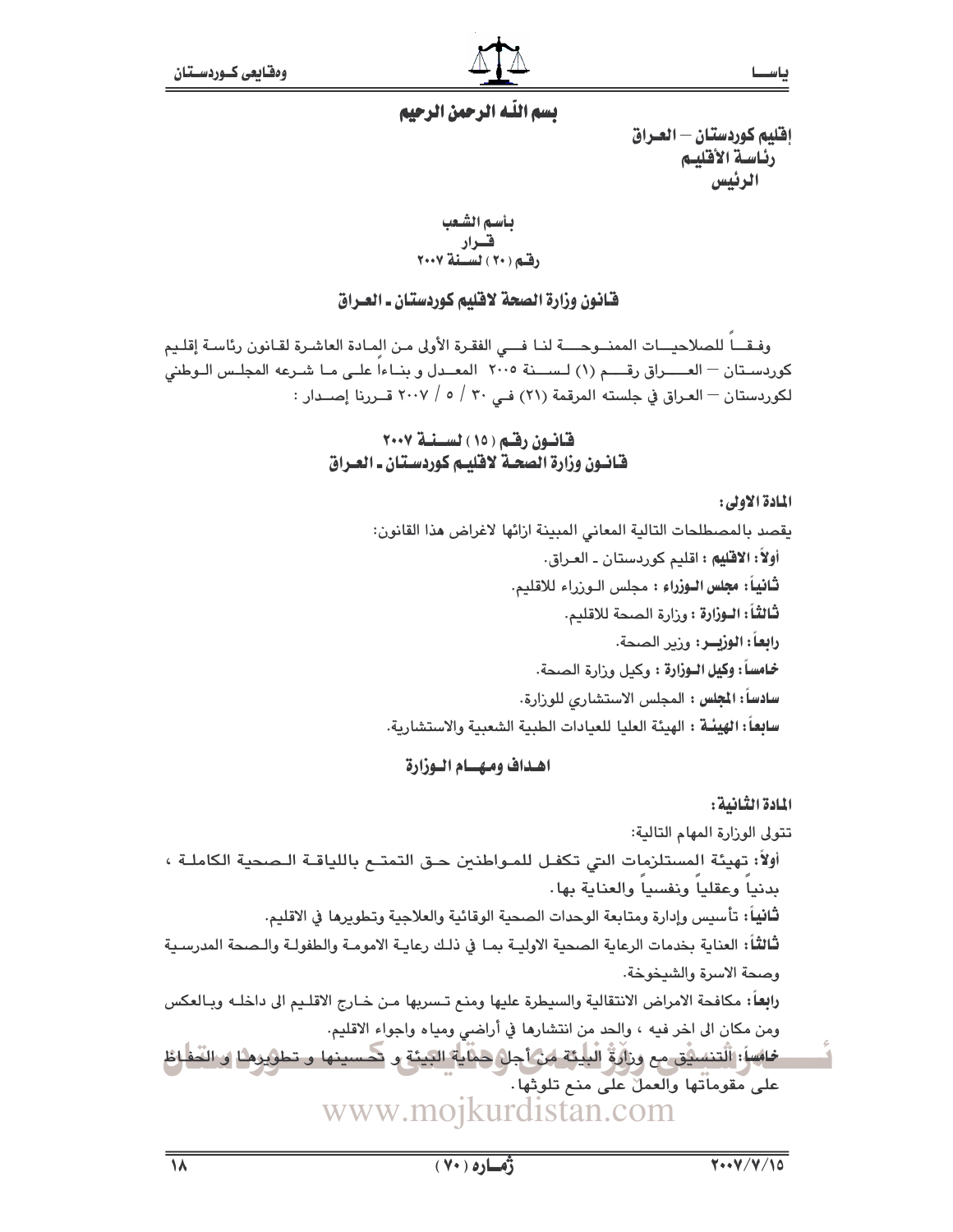| سادســـاً: التنسيق مـع وزارة العمل والشؤون الاجتماعية للعناية بصحة وســلامة العــاملين في                                                                                              |  |
|----------------------------------------------------------------------------------------------------------------------------------------------------------------------------------------|--|
| مشاريع العمـل ورفـع المـستوى الـصحي لهـم وحمـايتهم مـن الاخطـار وامـراض المهنــة                                                                                                       |  |
| واصابات العمل ووضىع الـضوابط والمواصـفات والـشروط الخاصـة بهـا وسـلامة موقـع                                                                                                           |  |
| العمل ومراقبة تطبيق تلك الضوابط والمواصفات والشروط.                                                                                                                                    |  |
| <b>سابقاً:</b> نشر الوعي الصحي بين المواطنين بالتعاون مع الجهات ذات العلاقة بكافة وسائل الاعلام.                                                                                       |  |
| <b>ثامنــ</b> اً: توفير الادوية والمستلزمات والمعدات الطبية المختلفة اللازمـة لتقـديم الخـدمات الطبيـة والوقائيـة                                                                      |  |
| والعلاجية والاشراف على العيادات الشعبية وتـوفير الاجهـزة الطبيـة اللازمـة لـذوي الاحتياجـات الخاصـة                                                                                    |  |
| وفتح المختبرات الطبية.                                                                                                                                                                 |  |
| <b>تـاسفـ</b> اً: اعداد الكوادر الصحية والمهنية المساعدة ورفـع مستوى كفاءة العاملين في قطاع الصحة و تطـوير                                                                             |  |
| الدراسات الصحية والتعليم الطبى المستمر وفق متطلبات خطط التنمية للأقليم بما يكفـل رفـع الكفـاءة                                                                                         |  |
| وتحسين الأداء و تشجيع البحث العلمي في مجالات الصحة المختلفة.                                                                                                                           |  |
| عاشراً: تنظيم ممارسة المهن الطبية والـصحية والـسلامة المهنيـة بالتنـسبيق مـع الجهـات                                                                                                   |  |
| ذات العلاقة ومراقبتها.                                                                                                                                                                 |  |
| ح <b>ادي عشر:</b> رعاية ذوي الاحتياجات الخاصة من الناحية الصحية والجسدية والعقلية.                                                                                                     |  |
| <b>ثاني عشر:</b> الاشراف على صنع واستيراد الأدوية وفق المعايير الطبية المطلوبة ومراقبتها.                                                                                              |  |
| <b>ثالث عشر:</b> العمل على تغيير النظام الصحي الحالي بنظام صحي معاصر بشكل يتلائم مع تطور المجتمع                                                                                       |  |
| الكوردستاني والامكانيات المالية المتاحة.                                                                                                                                               |  |
| <b>رابع عشر:</b> دعم القطاع الطبـي الخاص ليساهم في تقديم الخدمات العلاجية لتخفيف العبء المـالي والفـني                                                                                 |  |
| عن المؤسسات الصحية الرسمية واخضاعه لاشراف ورقابة الوزارة.                                                                                                                              |  |
| <b>خماس عشر:</b> العمل على توفير المتطلبات الطبية اللازمة لمواجهة الكـوارث بكافـة أنواعهـا بالتنـسيق مـع                                                                               |  |
| الجهات المعنية الأخرى.                                                                                                                                                                 |  |
| <b>سادس عشر:</b> تـنـظيم عمل الـطب العدلي في الاقليم وفـق القانون ورفـع مستوى كفاءة العاملين فيه .                                                                                     |  |
| <b>سابع عشر:</b> العمل على انشاء المختـبرات الـصحية المتطـورة للتـشخيص المبكـر للامـراض المستعـصية                                                                                     |  |
| وتأمين الحجر الصحي ومكافحة الامراض السارية ورصد الأوبئة.                                                                                                                               |  |
| ثامن عشر: الاشراف على عمل الاطباء ومعـاونيهم في العيـادات الطبيــة الخاصــة والعيــادات                                                                                                |  |
| الشعبية الرسمية ومراقبتها.                                                                                                                                                             |  |
| تاسع عشر: الاهتمـام الخـاص بالـصحة القرويـة وايـصال الخـدمات الطبيـة اليهـا والعمـل علـى إنـشاء                                                                                        |  |
| المستشفيات في الاقضية والنواحي وفتح المراكز الطبية في الارياف وتأمين الفرق الصحية الجوالة لها ـ                                                                                        |  |
| عشرون: ضمان السيطرة النوعية الفعالة للادوية والمعدات الطبية بالتعاون مع الجهات ذات العلاقة ووضـع                                                                                       |  |
| ضوابط لاستيراد الادوية من مناشيء عالمية موثـوق بهـا وضـبط بيـع الادويـة وحـصره علـى الـصيادلة                                                                                          |  |
| ومذاخر الادوية المجازة.                                                                                                                                                                |  |
| حـادي وعـشرون: الاهتمــام الــصحي بالمنــاطق الــتي تعرضــت لعمليــات الانفــال والقــصف                                                                                               |  |
| الكيميائي والابادة الجماعية.                                                                                                                                                           |  |
| ثاني وعشرون: العمل على تأمين الضمان الصحي للمواطنين والامتمام بالأمن الغذائي والدوائي الانساني<br>بالتنسيق والتعاون مم الجهات ذات العلاقة وايجاد آلية مراقبة صلاحية الادوية للاستعمال. |  |
| <b>ثالث وعشرون:</b> دعم الإطباء حديثي التخرج وفتح دورات تأهيلية مستمرة لهم وشمـولهم بالبعثـات الطبيـة<br>خارج الاقليم وفتح المجال آمامهم لأكمال دراساتهم التخصصية.                     |  |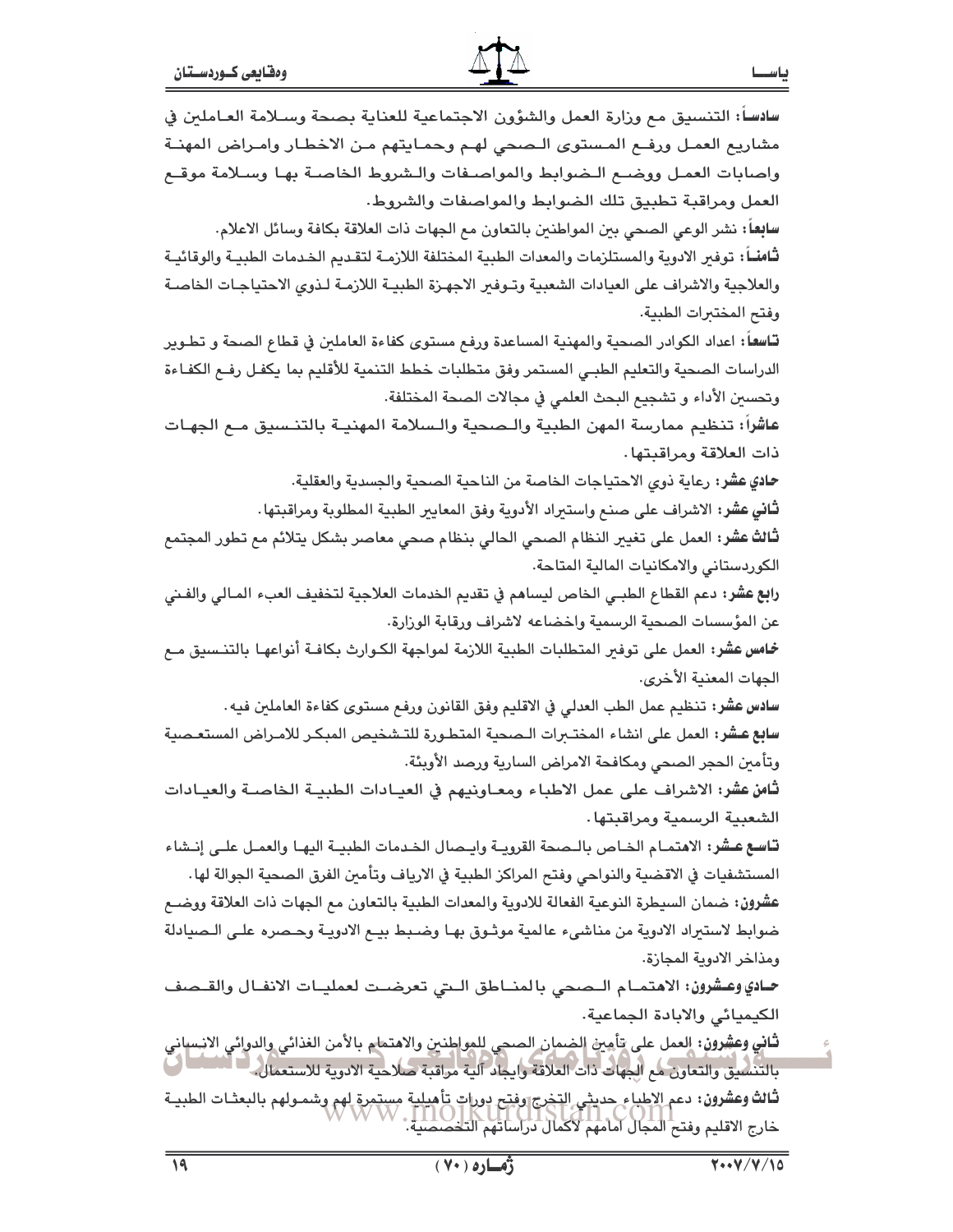### (تشكيلات السوزارة)

ا**لمادة الثَّالثَّة** : تتألف الوزارة من التشكيلات التالية:

أولاً: الوزيــر: مو الرئيس الاعلى للوزارة والمسؤول عـن اعمالهـا وتوجيــه سياسـاتها والاشـراف والرقابـة عليها وتصدر عنه وتنفذ باشرافه جميع القرارات والاوامر والتعليمات في كل مـا لـه علاقــة بمهـام الـوزارة وتشكيلاتها وصلاحياتها وسائر شؤونها الفنية والمالية والادارية والتنظيمية وفق احكام القـانون ويكـون مسؤولا امام مجلس الوزراء باعتباره عضوا متضامنا فيه ولـه تخويـل بعـض مـن صـلاحياته الى وكيـل الوزارة او المدراء العامين او من يراه مناسبا في الوزارة.

**ثانيـــاً:وكيــل الــوزارة:يــ**ساعد الــورير في توجيـــه الــورارة والاشــراف علــى شــؤونها ضـــمن الصلاحيات التي توكل اليه من قبل الوزير على ان يكون حاصلا علـى شـهادة جامعيـة اولية اختصاصية ومن ذوي الخبرة والممارسة.

**ثالثاً: مكتب الوزير:** يديره موظف بدرجة مدير حاصل علـى شـهادة جامعيـة اوليـة ويعاونـه عدد من الموظفين.

را**بع**اً: **مكتب وكيـل الـوزارة**: يـديره موظـف بدرجـة مـدير حاصـل علـى شـهادة جامعيـة اوليـة ويعاونه عدد من الموظفين.

خامساً: المستشارون : لا يزيـد عـددهم عـن اربعـة وعلـى ان يكونـوا مـن حملـة شـهادات جامعيـة اوليـة اختصاصية ومن ذوى الخبرة والممارسة.

سادساً: المديرية العامة للشؤون الادارية والمالية: يديرها مدير عام حاصـل علـى شـهادة جامعيـة اوليـة ومـن ذوى الخبرة والممارسة.

**سابعاً :المديرية العامة للأمور الصحية :** يديرها طبيب بدرجة مدير عام من ذوى الخبرة والممارسة.

ثامناً: المديرية العامة للتغطيط والتعليم الصعي: يديرهـا ـطبيب بدرجة مدير عــام مــن ذوى الـخــرة والممارسة.

تاسماً: مديربات الصعة العامة في معافظات الاقليم: يـديركلا منهـا طبيـب بدرجـة مـدير عـام ومـن ذوي الخبرة والممارسة.

المادة الرابعة:

**ثانياً**- وكيل الورارة / عضواً ويرأس المجلس في حالة غياب الورير.

**ثالثاً**- المستشارون في الوزارة / اعضاء.

**رابعاً**– المدراء العامين في الورارة / اعضاء.

خامساً- ممثل عن كل من الوزارات ذات العلاقة والمؤسسات الصحية العلمية على ان لا تقل درجـاتهم عـن مدير عام بطلب من الورير / اعضاء.

> سادساً- أي خبير اختصاصي من داخل او خارج الوزارة يحدده الوزير/ عضوا. المادة الخامسة :

تؤلف في الوزارة هيئة تسمى بـ (الهيئة العليا للعيادات الطبية الشعبية والاستشارية) وتتكون من: أولاً: وكيل الورارة / رئيسا .

**ثَانِياً:** مدير عام الامور الصِيحية / نائبا للرئيس. شائثاً: المدراء العامين في المحافظات / اعضاء في ها استعمى **رابعاً:** موظف حساب*ی | ع*ضو-WWW.mojkurdistan موظف قالولنله 20 www.mojkurdistan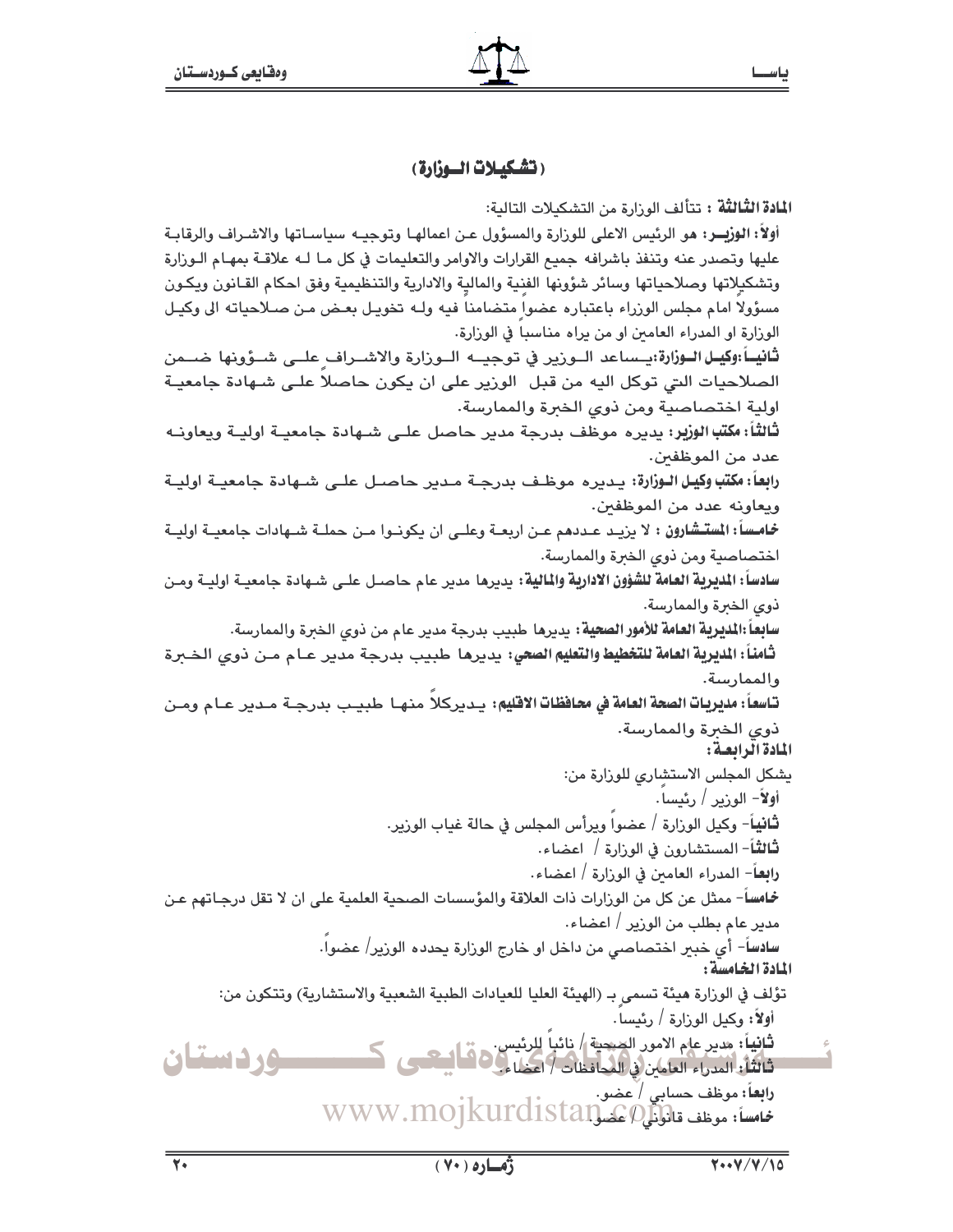سادساً: موظف إدارى / عضو. المادة السادسة: أولاً: تحدد بنظام تقسيمات ومهام واختصاصات تشكيلات الورارة. **ثّانياً:** للورير استحداث او دمـج او الغـاء المـديريات او الفـروع او الاقـسام او الـشعب او الوحـدات ضـمن تشكيلات الوزارة وفق متطلبات عملها عند الاقتضاء. **ثالثاً**؛ للورير تشكيل لجان دائمية او وقتية حسب الحاجة. المادة السائعة: للورير اصدار التعليمات اللازمة لتسهيل تنفيذ احكام هذا القانون. المادة الثامنة : يلغي قانون وزارة الصحة والشؤون الاجتماعية رقم (١) لسنة ١٩٩٣ وتعديله القانون رقم (٤) لسنة ٢٠٠١.

> المادة التاسعة: لا يعمل باي نص قانوني او قرار يتعارض مع احكام هذا القانون.

> > المادة العاشرة:

على مجلس الوزراء والجهات ذات العلاقة تنفيذ احكام هذا القانون.

المادة الحادية عشرة:

ينفذ هذا القانون اعتبارا من تاريخ اصداره وينشر في الجريدة الرسمية (وقائم كوردستان).

#### مسـعود البـارزاني رئيس اقليم كوردستان ـ العراق

هەولٽر ۱۷ / جوزردان / ۲۷۰۷کوردیة ٧ / حزيران/ ٢٠٠٧ ميلادية ٢١ / جمادى الاول / ١٤٢٨هجرية

الاسباب الموجبة

تهدف وزارة الـصحة الى تحقيـق الـصحة بمفهومهـا الـشامل وعلـى كـل المستويات للفـرد والاسـرة والمجتمع والمحافظة عليها كما ونوعـا،ونظرا للتوسـع الـذي شـهدته الخـدمات الـصحية في الاقلـيم ولضمان تقديم افضل الخدمات ويأحدث الوسائل المتطورة للمـواطنـن سـواء مـن الناحيـة الـصحية والبدنية والعقلية أو النفسية وكذلك المساهمة في بناء بيئة خالية من التلوث ودعم مسبرة العـدل عـن طريق تنظيم مؤسسات الطب العدلي واعداد الكوادر الكفوءة ولكون القانون رقم (١) لسنة ١٩٩٢ قد خص الجانبين الصحى والإجتماعي معـا ولكونـه لم يعـد يتماشى مـع المرحلـة الجديـدة ولمواكِبـة المستكملات الطبية العلمية الحديثة لذا اقتضى تشريع قانون خاص بوزارة الصحة ووف الاستبان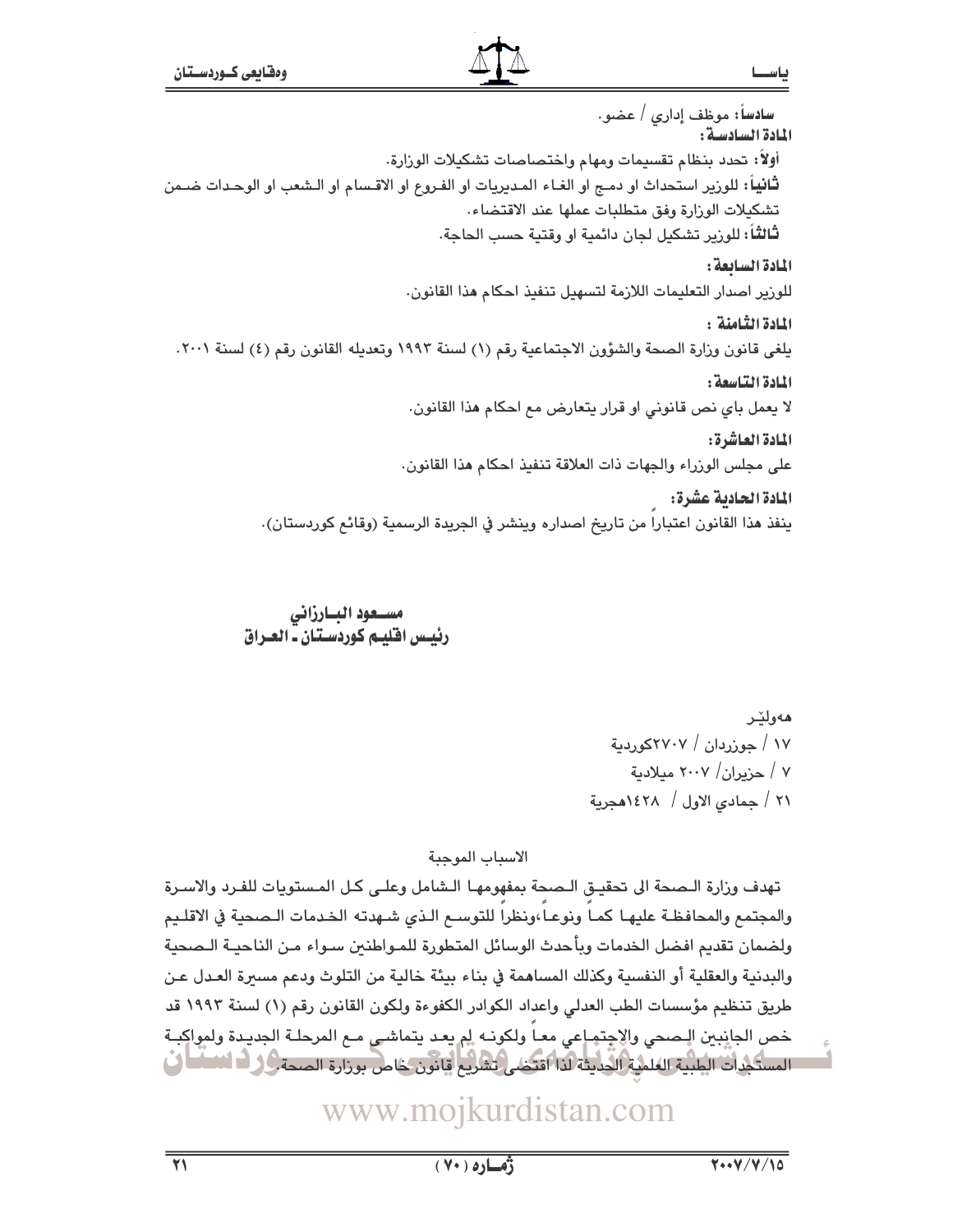يسم اللّه الرحمن الرحيم إقليم كوردستان — العـراق رئاسة الأقليم الرئيس

#### بأسم الشعب قسرار رقم (٢١) لسنة ٢٠٠٧

#### قانـون تعديـل فـّانـون الخدمـة المدنيــة المرفـّـم ( ٢٤ ) لسنة ١٩٦٠

وفـقـــاً للصلاحيـــات الممنــوحــــة لنــا فـــي الفقـرة الأولى مـن المـادة العاشـرة لقـانون رئاسـة إقلـيم كوردستان - العـــراق رقـــم (١) لـســنة ٢٠٠٥ المعـدل و بنـاءا علـى مـا شـرعه المجلـس الـوطنى لكوردستان — العراق في جلسته المرقمة (٢١) في ٣٠ / ٥ / ٢٠٠٧ قـررنا إصـدار :

#### قانون رقم ( ١٦ ) لسنة ٢٠٠٧ فانسون تعديل فانسون الخدمسة المدنسة المرقـّم ( ٢٤ ) لـســنــة ١٩٦٠ المــدل فــى افليــم كوردســتــان ــ المــــراق

#### المادة الأولى :

يعدل نص الفقره (٢) من الماده الخامسه والاربعون من قانون الخدمه المدنيه رقم ٢٤ لسنه ١٩٦٠ المعدل في اقليم كوردستان ـ العراق ويقرأ كالآتى: ٢– يمنح من يتمتح بالعطلات المدرسية إذا انتهت خدمته بتنسيق الملاك أو بالاحالة علـي التقاعـد في غـير حالتي العزل أو الفصل في النصف الأول أو الثاني من السنة الدراسية راتب ومخصـصات العطلـة الـصيفية على ان لا تتجاوز (١٨٠) يوما. المادة الثيانيية : يعدل نص الفقرة (١) من القرار المرقم (٤٦٤) والمؤرخ في ١٤/٤/١٨٨١في اقلـيم كوردسـتان— العـراق ويقـرأ كالآتي: \¬ يمنح المحال على التقاعد من اعضاء الهيئات التدريسية أو التعليمية المشمول بأحكام الفقرة (٢) مـن المادة الخامسة والأربعون من قانون الخدمـة المدنيـة رقـم ٢٤ لـسنة ١٩٦٠ المعـدل مكافـأة تعـادل الراتـب الاسمى والمخصصات لمدة ستة اشهر بمقياس الراتب الاخـير بتـأريخ الاحالـة علـى التقاعـد سـواء كانـت الاحالة في النصف الاول او الثاني من السنة الدراسية. المادة الثَّبالثَّة : لا يعمل بأي نص قانوني أو قرار يتعارض مع أحكام هذا القانون. المادة الرابعة: على مجلس الوزراء والجهات ذات العلاقة تنفيذ أحكام هذا القانون. المادة الخامسة : ينفذ هذا القانون اعتبارا من تاريخ نشره في الجريدة الرسمية (وقائع كوردستان) وتطبق احكامه علـى مـن يحال على التقاعــد بعد تأريخ نفاذه٠

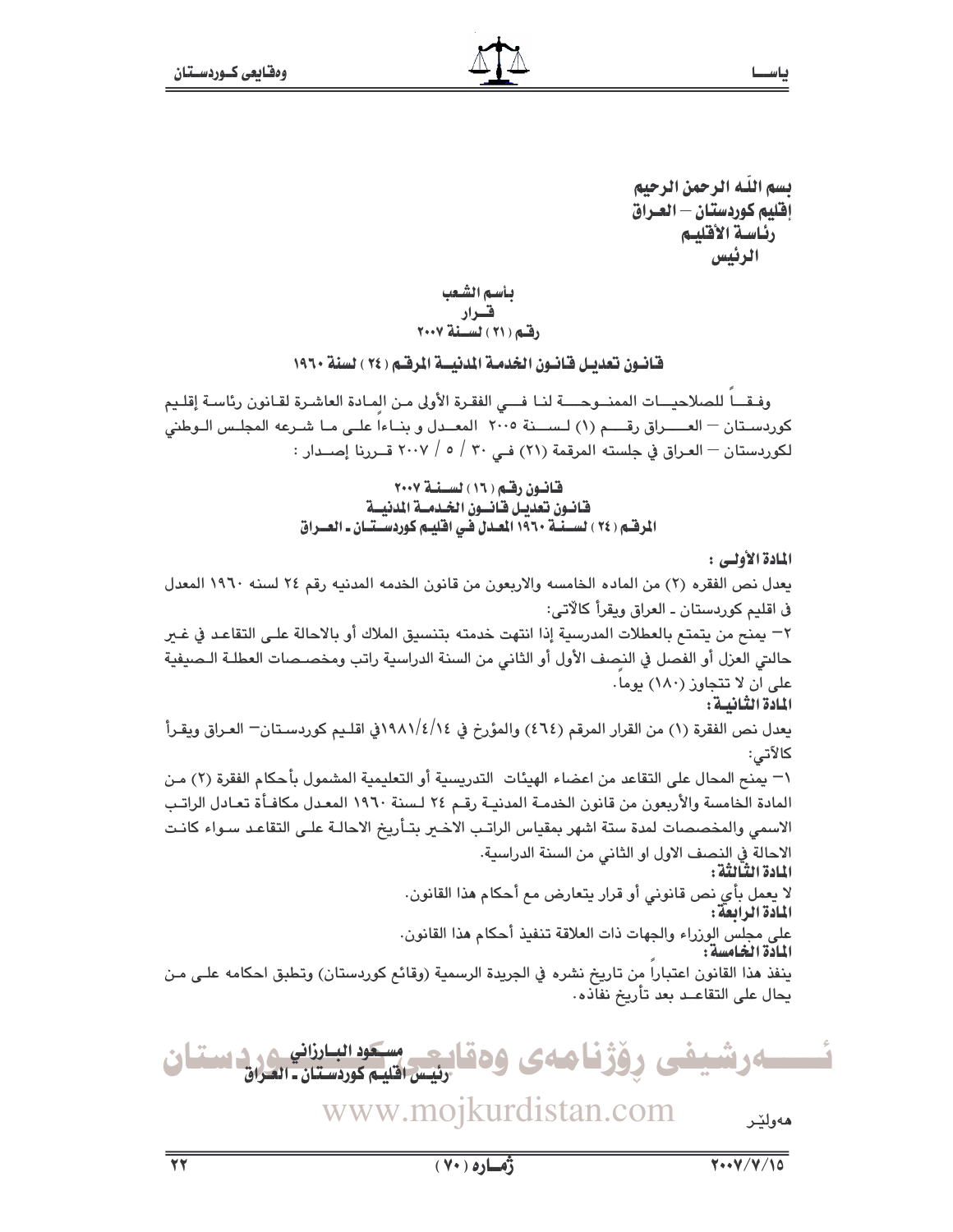١٦ / ح<u>ۆزر</u>دان / ٢٧٠٧ كورديــــة ٦ / حزيـران / ٢٠٠٧ ميلاديـة ٢٠ / جمادى الاول / ١٤٢٨ هجريــة بسم اللـه الرحمن الرحيم إفليم كوردستان — العـراق رئاسة الأقليم الرئيس

بأسم الشعب 

فنانسون التعديس الاول لقانسون حقسوق وامتيسازات ذوى الشسهداء والمؤنفليين لاقليم كوردستان ـ العـراق رقـم ( ٩ ) لســنـة ٢٠٠٧

وفقــا للصلاحيــات الممنــوحـــة لنـا فـــى الفقـرة الأولى مـن المـادة العاشـرة لقـانون رئاسـة إقلـيم كوردستان – العــــراق رقــــم (١) لـســـنة ٢٠٠٥ المعــدل و بنــاءاً علــى مـا شـرعه المجلـس الـوطني لكوردستان — العـراق في جلسته المرقمة (٢٧) فـي ٢٠٠٧/٦/١٩ قـــررنا إصـــدار :

> قانسون رقبه ( ١٧ ) لسنة ٢٠٠٧ فنانسون التعديس الاول لقانسون حقبوق وامتيسازات ذوى الشسسهداء والمؤنفليين لاقليم كوردستان- العبراق رقبه ( ٩ ) لسَّبنية ٢٠٠٧

#### المادة الأولى:

يسري احكام القانون رقم (٣) لسنة ١٩٩٩ على كافـة شـؤون ذوي الـشهداء والمفقـودين والمـؤنفلين في الابادة الجماعية {الكورد الفيليين والبارزانيين وضـحايا عمليـات الانفـال والاسـلحة الكيمائيـة في حلبجـة والمناطق الاخرى والمفقودين خلال انتفاضـة آذار ١٩٩١ والهجـرة المليونيـة الـتي تلتهـا في كوردسـتان ـ العراق} بما لا يتعارض مم أحكام هذا القانون والقانون رقم ٩ لسنة ٢٠٠٧.

المادة الثيانية :

لـذوى الـشهداء والمفقـودين والمـؤنفلين المـشمولين بالمـادة الاولى مـن هـذا القـانون الحـق في الطعـن في القرارات الـصادرة بحقهـم والـتي لا ينـسجم مـع القـانون رقـم (٣) لـسنة ١٩٩٩ لـدى المحـاكم والجهـات المختصة وطلب اعادة تقويم وضعهم إذا ظهر ما يثبت هذا الحق.

#### اللادة الثالثة :

يعفي كافة الاشخاص ممن سجلوا أولاد المشمولين باحكام هذا القانون باسمائهم من المسائلة القانونيـة ويعاد تسجيلهم باسماء والديهم الشرعيين بذاءً على طلب مقدم من ذي مصلحة أو من الادعاء العام.

المادة الرابعة :

يعفى ذوِّي المشمولين بأحكـام هـذا القـانون والمِتَّعَـاونين معهـم إِذا كـانوا قـد تقـدموا لجهـات رساميـة بمعلومات غير صحيحة حفاظاً على حياة أو مصالح المشمولين بهذا القانون. WWW.mojkurdistan.com